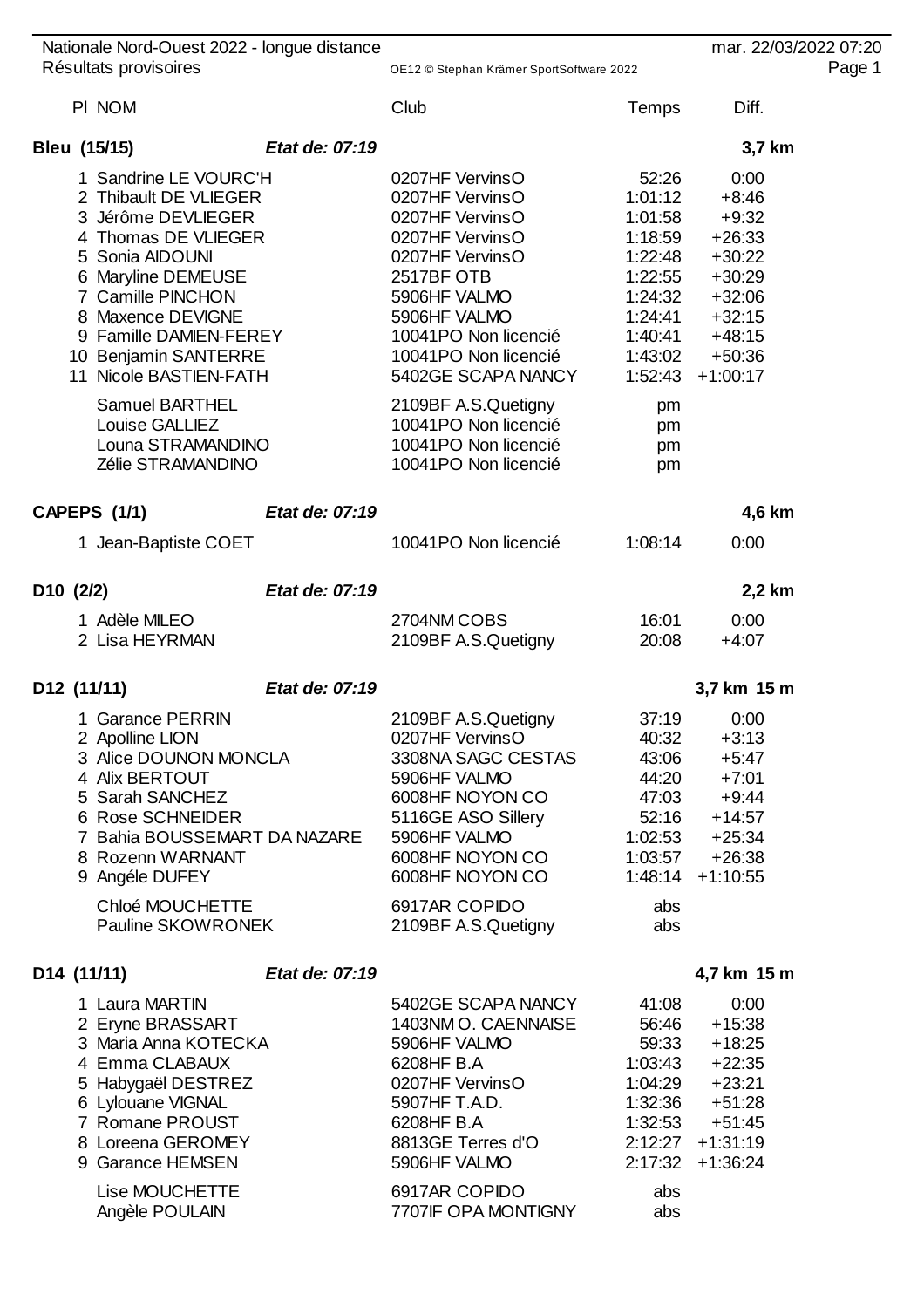|           | Nationale Nord-Ouest 2022 - longue distance<br>Résultats provisoires |                | OE12 © Stephan Krämer SportSoftware 2022 |              | mar. 22/03/2022 07:20<br>Page 2 |
|-----------|----------------------------------------------------------------------|----------------|------------------------------------------|--------------|---------------------------------|
|           |                                                                      |                |                                          |              |                                 |
|           | PI NOM                                                               |                | Club                                     | <b>Temps</b> | Diff.                           |
|           | D16 (16/16)                                                          | Etat de: 07:19 |                                          |              | 6,0 km 15 m                     |
|           | 1 Sonia JOLLY-JANSSON                                                |                | 7807IF GO78                              | 51:55        | 0:00                            |
|           | 2 Norah CLABAUX                                                      |                | 6208HF B.A                               | 56:59        | $+5:04$                         |
|           | 3 Elsa POULAIN                                                       |                | 2704NM COBS                              | 58:22        | $+6:27$                         |
|           | 4 Louise MATTART                                                     |                | 0207HF VervinsO                          | 58:38        | $+6:43$                         |
|           | 5 Sasha FLANDRIN                                                     |                | 6208HF B.A                               | 1:00:47      | $+8:52$                         |
|           | 6 Camille PINARD                                                     |                | 2508BF BALISE 25                         | 1:00:59      | $+9:04$                         |
|           | 7 Romane SENCE                                                       |                | 5906HF VALMO                             | 1:04:20      | $+12:25$                        |
|           | 8 Louise MOULIERE                                                    |                | 0207HF VervinsO                          | 1:10:23      | $+18:28$                        |
|           | 9 Zélie CHANTELOUP                                                   |                | 4504CE ASCO ORLEANS                      | 1:15:00      | $+23:05$                        |
|           | 10 Anna VERNEAU                                                      |                | 6208HF B.A                               | 1:18:26      | $+26:31$                        |
|           | 11 Kiara NIJST                                                       |                | OMEGA OMEGA                              | 1:18:27      | $+26:32$                        |
|           | 12 Lola MOULIERE                                                     |                | 0207HF VervinsO                          | 1:18:54      | $+26:59$                        |
|           | 13 Clémentine BAUDSON                                                |                | 5906HF VALMO                             | 1:21:19      | $+29:24$                        |
|           | 14 Justine CHALAS                                                    |                | 3705CE COTS                              | 1:40:25      | $+48:30$                        |
|           | 15 Coralie POULAIN                                                   |                | 7707IF OPA MONTIGNY                      | 1:41:29      | $+49:34$                        |
|           | 16 Emmy DESTREZ                                                      |                | 0207HF VervinsO                          | 1:42:07      | $+50:12$                        |
|           |                                                                      |                |                                          |              |                                 |
| D18 (7/7) |                                                                      | Etat de: 07:19 |                                          |              | 7,0 km 15 m                     |
|           | 1 Alyssia WYMER                                                      |                | 2508BF BALISE 25                         | 52:08        | 0:00                            |
|           | 2 Flavie MAHALIN                                                     |                | 1403NM O. CAENNAISE                      | 58:04        | $+5:56$                         |
|           | 3 Marilou SANCHEZ                                                    |                | 6008HF NOYON CO                          | 1:11:27      | $+19:19$                        |
|           | 4 Agathe NIZET                                                       |                | 5116GE ASO Sillery                       | 1:14:24      | $+22:16$                        |
|           | 5 Mélissa JOLLY-JANSSON                                              |                | 7807IF GO78                              | 1:17:21      | $+25:13$                        |
|           | 6 Aurore MARECHAL                                                    |                | 6205HF O <sup>2</sup>                    | 1:30:03      | $+37:55$                        |
|           |                                                                      |                |                                          |              |                                 |
|           | Manon MOUCHETTE                                                      |                | 6917AR COPIDO                            | abs          |                                 |
| D20 (5/5) |                                                                      | Etat de: 07:19 |                                          |              | 9,2 km 15 m                     |
|           | 1 Lilou PARIGOT                                                      |                | 2109BF A.S.Quetigny                      | 1:16:35      | 0:00                            |
|           | 2 Ana HEURTAUX                                                       |                | 1408NM VIK'AZIM                          | 1:27:09      | $+10:34$                        |
|           | 3 Chloé ROBERT                                                       |                | 5116GE ASO Sillery                       | 1:35:34      | $+18:59$                        |
|           | <b>Estelle MAHALIN</b>                                               |                | 1403NM O. CAENNAISE                      | Abandon      |                                 |
|           | <b>Manon ANTOINE</b>                                                 |                | 5906HF VALMO                             | abs          |                                 |
|           |                                                                      |                |                                          |              |                                 |
|           | D21 (12/12)                                                          | Etat de: 07:19 |                                          |              | 10,3 km 25 m                    |
|           | 1 Maria LABARRE                                                      |                | 6205HF O <sup>2</sup>                    | 1:20:09      | 0:00                            |
|           | 2 Elise VANEL                                                        |                | 5703GE T.A. FAMECK                       | 1:31:04      | $+10:55$                        |
|           | 3 Claire LABROCHE                                                    |                | 0207HF VervinsO                          | 1:43:10      | $+23:01$                        |
|           | 4 Marion VALETTE                                                     |                | 7512IF RO'Paris                          | 1:48:06      | $+27:57$                        |
|           | 5 Charlotte SOLTYSIAK                                                |                | 5906HF VALMO                             | 1:55:02      | $+34:53$                        |
|           | 6 Melanie GUILMAIN                                                   |                | 6208HF B.A                               | 2:00:58      | $+40:49$                        |
|           | 7 Sandra BESTEL                                                      |                | 9105IF COLE                              | 2:03:11      | $+43:02$                        |
|           | 8 Emilie SEGUINOT                                                    |                | 5116GE ASO Sillery                       | 2:09:59      | $+49:50$                        |
|           | 9 Margaux MARECHAL                                                   |                | 6205HF O <sup>2</sup>                    |              | $2:23:49$ +1:03:40              |
|           | 10 Edme PAILLARD                                                     |                | 7512IF RO'Paris                          | 2:25:11      | $+1:05:02$                      |
|           | 11 Mathilde ARROQUI                                                  |                | 5909HF CapOnord                          | 2:41:07      | $+1:20:58$                      |
|           | 12 Delphine CHAMBIRON                                                |                | 7512IF RO'Paris                          | 2:44:12      | $+1:24:03$                      |
|           |                                                                      |                |                                          |              |                                 |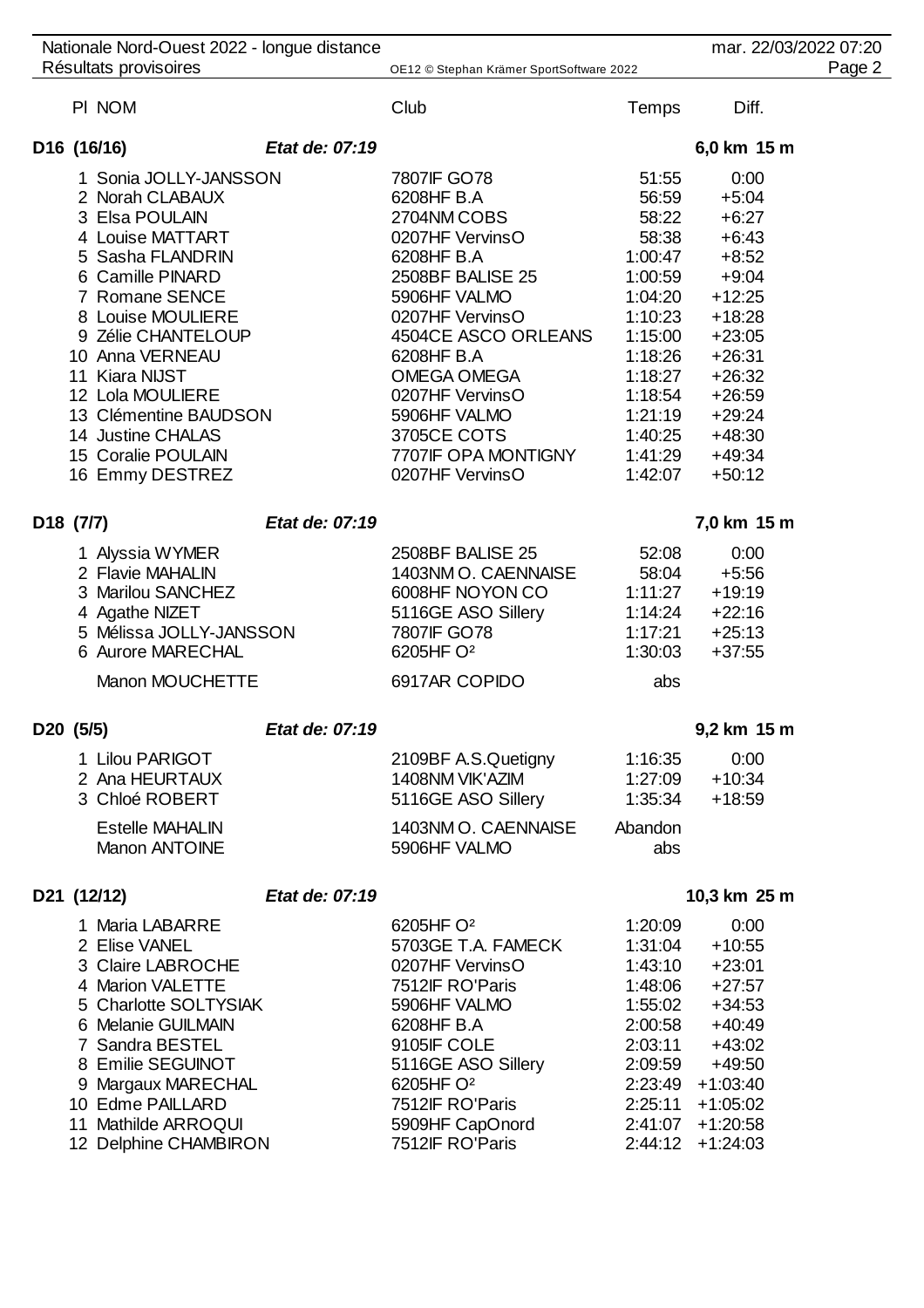| Nationale Nord-Ouest 2022 - longue distance |                |                                          |           | mar. 22/03/2022 07:20 |        |
|---------------------------------------------|----------------|------------------------------------------|-----------|-----------------------|--------|
| Résultats provisoires                       |                | OE12 © Stephan Krämer SportSoftware 2022 |           |                       | Page 3 |
| PI NOM                                      |                | Club                                     | Temps     | Diff.                 |        |
| D35 (7/7)                                   | Etat de: 07:19 |                                          |           | 7,0 km 15 m           |        |
| 1 Emilie CALANDOT                           |                | 1403NM O. CAENNAISE                      | 1:11:51   | 0:00                  |        |
| 2 Eloise LOUVET                             |                | 7707IF OPA MONTIGNY                      | 1:23:22   | $+11:31$              |        |
| 3 Léonor PEDRO                              |                | 7512IF RO'Paris                          | 1:24:44   | $+12:53$              |        |
| 4 Elodie PIERRE                             |                | 2704NM COBS                              | 1:39:15   | $+27:24$              |        |
| 5 Danni ZHEN                                |                | 8903BF YCONE-Sens                        | 1:53:54   | $+42:03$              |        |
| 6 Lise DESTREZ                              |                | 0207HF VervinsO                          | 1:57:50   | $+45:59$              |        |
| 7 Valérie HOUTE                             |                | 6008HF NOYON CO                          | 1:58:11   | $+46:20$              |        |
| D40 (8/8)                                   | Etat de: 07:19 |                                          |           | 6,4 km 15 m           |        |
| 1 Michaela KOTECKA                          |                | 5906HF VALMO                             | 54:07     | 0:00                  |        |
| 2 Cindy BECU                                |                | 6008HF NOYON CO                          | 57:37     | $+3:30$               |        |
| 3 Aurélie KIRILOV                           |                | 5906HF VALMO                             | 1:05:52   | $+11:45$              |        |
| 4 Marie DINGREVILLE                         |                | 5906HF VALMO                             | 1:10:58   | $+16:51$              |        |
| 5 Aline HARMAND                             |                | 3410OC MUC Orientation                   | 1:29:54   | $+35:47$              |        |
| 6 Laëtitia BAILLET                          |                | 6008HF NOYON CO                          | 1:37:21   | $+43:14$              |        |
| 7 Sophie LION                               |                | 0207HF VervinsO                          | 1:45:00   | $+50:53$              |        |
| Sabrina MOUCHETTE                           |                | 6917AR COPIDO                            | abs       |                       |        |
| D45 (26/26)                                 | Etat de: 07:19 |                                          |           | 6,4 km 15 m           |        |
| 1 Stephanie VARRON                          |                | 9404IF AS IGN                            | 55:36     | 0:00                  |        |
| 2 Marie DESRUMAUX                           |                | 5906HF VALMO                             | 58:04     | $+2:28$               |        |
| 3 Marie-Hélène MOULIERE                     |                | 0207HF VervinsO                          | 58:22     | $+2:46$               |        |
| 4 Véronique CHATTLAIN                       |                | 2508BF BALISE 25                         | 58:51     | $+3:15$               |        |
| 5 Perrine THENOZ                            |                | 7807IF GO78                              | 1:01:59   | $+6:23$               |        |
| 6 Marlene SANCHEZ                           |                | 6208HF B.A                               | 1:02:59   | $+7:23$               |        |
| 7 Clotilde PERRIN                           |                | 2109BF A.S.Quetigny                      | 1:03:54   | $+8:18$               |        |
| 8 Stéphanie DERLOT                          |                | 7716IF BALISE 77                         | 1:05:35   | $+9:59$               |        |
| 9 Céline SCHNEIDER                          |                | 5116GE ASO Sillery                       | 1:08:58   | $+13:22$              |        |
| 10 Magali LAUDE                             |                | 6208HF B.A                               | 1:11:12   | $+15:36$              |        |
| 11 Myriam WERKOFF                           |                | 9404IF AS IGN                            | 1:11:42   | $+16:06$              |        |
| 12 Stéphanie POULAIN                        |                | 2704NM COBS                              | 1:12:15   | $+16:39$              |        |
| 13 Elodie MARCHER-TASSIN                    |                | 1705NA CMO                               | 1:14:55   | $+19:19$              |        |
| 14 Christelle WOJTKOWIAK                    |                | 5909HF CapOnord                          | 1:20:49   | $+25:13$              |        |
| 15 Laurence LEFIEUX                         |                | 6008HF NOYON CO                          | 1:24:31   | $+28:55$              |        |
| 16 Sidonie ANDRE                            |                | 3705CE COTS                              | 1:30:28   | $+34:52$              |        |
| 17 Magalie PINARD                           |                | 2508BF BALISE 25                         | 1:32:22   | $+36:46$              |        |
| 18 Cecilia DRUZETIC                         |                | 7512IF RO'Paris                          | 1:38:02   | $+42:26$              |        |
| 19 Marie-Pierre SENCE                       |                | 5906HF VALMO                             | 1:38:36   | $+43:00$              |        |
| 20 Florence LAGRANGE                        |                | 7716IF BALISE 77                         | 1:40:20   | $+44:44$              |        |
| 21 Nadejda VASILOI                          |                | 7707IF OPA MONTIGNY                      | 1:46:46   | $+51:10$              |        |
| 22 Sandrine HEYRMAN                         |                | 2109BF A.S.Quetigny                      | 1:50:08   | $+54:32$              |        |
| 23 Sandrine BAUD                            |                | 6203HF A.RO.62                           | 1:54:50   | $+59:14$              |        |
| 24 Kristell BRONNEC                         |                | 6008HF NOYON CO                          | 2:03:16   | $+1:07:40$            |        |
| Chrystelle FAUVET<br>Virginie PARIGOT       |                | 6008HF NOYON CO<br>2109BF A.S.Quetigny   | pm<br>abs |                       |        |
|                                             |                |                                          |           |                       |        |
| D50 (17/17)                                 | Etat de: 07:19 |                                          |           | 5,0 km 15 m           |        |

| 1 Isabelle WYMER   | 2508BF BALISE 25   | 45.45 | 0:00    |
|--------------------|--------------------|-------|---------|
| 2 Jeanette JANSSON | 7807 F GO78        | 46.47 | $+1.02$ |
| 3 Nathalie GUENIN  | 5116GE ASO Sillery | 47.23 | +1:38   |
| 4 Isabelle VARRON  | 9404 F AS IGN      | 48.56 | $+3.11$ |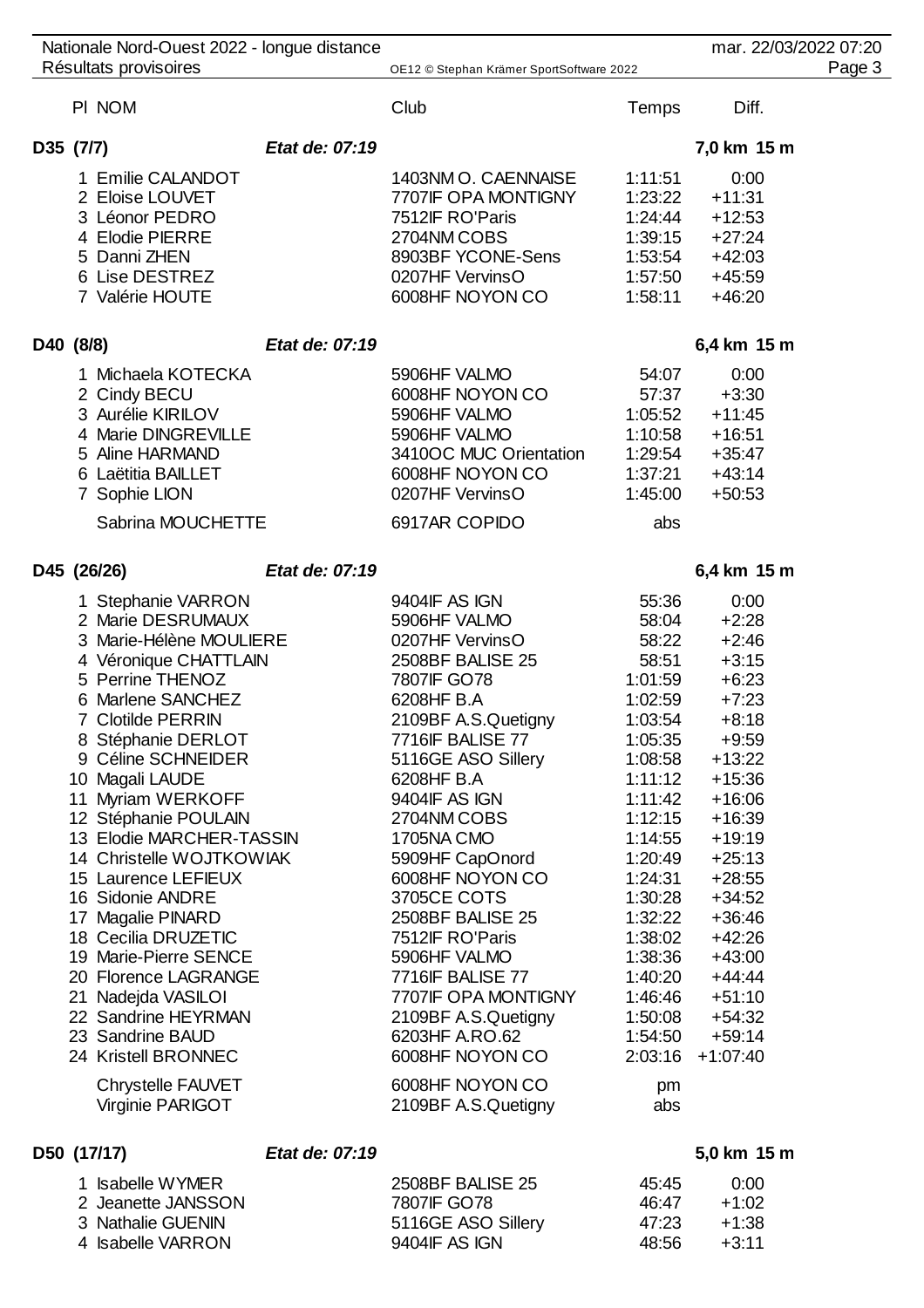| Nationale Nord-Ouest 2022 - longue distance                                                                                                                                                                                                                                                                  |                |                                                                                                                                                                                                                                                             |                                                                                                                                           | mar. 22/03/2022 07:20                                                                                                                                        |        |
|--------------------------------------------------------------------------------------------------------------------------------------------------------------------------------------------------------------------------------------------------------------------------------------------------------------|----------------|-------------------------------------------------------------------------------------------------------------------------------------------------------------------------------------------------------------------------------------------------------------|-------------------------------------------------------------------------------------------------------------------------------------------|--------------------------------------------------------------------------------------------------------------------------------------------------------------|--------|
| Résultats provisoires                                                                                                                                                                                                                                                                                        |                | OE12 © Stephan Krämer SportSoftware 2022                                                                                                                                                                                                                    |                                                                                                                                           |                                                                                                                                                              | Page 4 |
| PI NOM                                                                                                                                                                                                                                                                                                       |                | Club                                                                                                                                                                                                                                                        | Temps                                                                                                                                     | Diff.                                                                                                                                                        |        |
| D50 (17/17)                                                                                                                                                                                                                                                                                                  | Etat de: 07:19 |                                                                                                                                                                                                                                                             |                                                                                                                                           | 5,0 km 15 m                                                                                                                                                  | (sul   |
| 5 Muriel LE CAM<br>6 Agnès SEGONDY<br>7 Florence BESTEL<br>8 Marie GRENDEL<br>9 Catherine ROUX<br>10 Elisabeth PEETERS<br>11 Laurence AUGHUET<br>12 Patricia FINET<br>13 Annie NOEL<br>14 Anne-sophie ARROQUI<br>15 Sophie DUFEY<br>16 Nathalie DANDEL<br>17 Florence LAPERGUE                               |                | 3502BR CRCO<br>5703GE T.A. FAMECK<br>9105IF COLE<br>2704NM COBS<br>6205HF O <sup>2</sup><br>7512IF RO'Paris<br>5116GE ASO Sillery<br>5906HF VALMO<br>6205HF O <sup>2</sup><br>5909HF CapOnord<br>6008HF NOYON CO<br>7512IF RO'Paris<br>3319NA SMOG          | 52:13<br>54:01<br>55:47<br>58:31<br>1:05:40<br>1:07:20<br>1:07:30<br>1:09:23<br>1:11:59<br>1:39:40<br>1:53:41<br>1:59:38<br>2:02:42       | $+6:28$<br>$+8:16$<br>$+10:02$<br>$+12:46$<br>$+19:55$<br>$+21:35$<br>$+21:45$<br>$+23:38$<br>$+26:14$<br>$+53:55$<br>$+1:07:56$<br>$+1:13:53$<br>$+1:16:57$ |        |
| D55 (14/14)                                                                                                                                                                                                                                                                                                  | Etat de: 07:19 |                                                                                                                                                                                                                                                             |                                                                                                                                           | 5,0 km 15 m                                                                                                                                                  |        |
| 1 Marie MORLON<br>2 Christine ANTOINE<br>3 Karine MAES<br>4 Valérie PEKER<br>5 Dominique BOUCHART<br>6 Nathalie RAUTURIER<br>7 Marie-Pierre COFFE<br>8 Irene DASILVA<br>9 Nathalie GRAIN<br>10 Fabienne BEAUVISAGE<br>11 Caroline BOUCHERIE<br>12 Ulrike CHARDOT<br>13 Line MARATIER<br><b>Isabelle RORA</b> |                | 2108BF Talant SO<br>1403NM O. CAENNAISE<br>5604BR COL<br>7707IF OPA MONTIGNY<br>7807IF GO78<br>7807IF GO78<br>9502IF ACBeauchamp<br>7707IF OPA MONTIGNY<br>2704NM COBS<br>7807IF GO78<br>7716IF BALISE 77<br>7807IF GO78<br>3705CE COTS<br>7716IF BALISE 77 | 40:29<br>46:38<br>56:46<br>56:49<br>1:11:05<br>1:14:09<br>1:14:48<br>1:20:32<br>1:23:55<br>1:26:01<br>1:32:25<br>1:37:20<br>1:39:01<br>pm | 0:00<br>$+6:09$<br>$+16:17$<br>$+16:20$<br>$+30:36$<br>$+33:40$<br>$+34:19$<br>$+40:03$<br>$+43:26$<br>$+45:32$<br>$+51:56$<br>$+56:51$<br>$+58:32$          |        |
|                                                                                                                                                                                                                                                                                                              |                |                                                                                                                                                                                                                                                             |                                                                                                                                           |                                                                                                                                                              |        |
| D60 (11/11)<br>1 Myriam CORDEIRO MENDES<br>2 Martine WIBART<br>3 Dominique BRET<br>4 Camille GIRE<br>5 Claudie GREVET<br>6 Jenny BUELENS<br>7 Isabelle GLASSET<br>8 Odile POULAIN<br>9 Carine LAMBEAU<br>Pascale MARTIN<br><b>Yvette QUEYROI</b>                                                             | Etat de: 07:19 | 6008HF NOYON CO<br>9502IF ACBeauchamp<br>7512IF RO'Paris<br>7707IF OPA MONTIGNY<br>6806GE COBuhl.Florival<br><b>ASUB ASUB</b><br>7807IF GO78<br>5909HF CapOnord<br><b>ASUB ASUB</b><br>7512IF RO'Paris<br>6604OC C.O.T.E. 66                                | 37:52<br>39:14<br>44:56<br>47:21<br>1:01:36<br>1:04:20<br>1:09:51<br>1:13:23<br>1:32:32<br>pm<br>pm                                       | 3,1 km 15 m<br>0:00<br>$+1:22$<br>$+7:04$<br>$+9:29$<br>$+23:44$<br>$+26:28$<br>$+31:59$<br>$+35:31$<br>$+54:40$                                             |        |
| D65 (11/11)                                                                                                                                                                                                                                                                                                  | Etat de: 07:19 |                                                                                                                                                                                                                                                             |                                                                                                                                           | 3,1 km 15 m                                                                                                                                                  |        |

| 1 Pascale PREVOST         | 7707IF OPA MONTIGNY | 31:28   | 0:00     |
|---------------------------|---------------------|---------|----------|
| 2 Christine VAGNER        | 5716GE METZO        | 37:12   | $+5.44$  |
| 3 Bernadette VANDERMEULEN | 2517BF OTB          | 42:51   | $+11:23$ |
| 4 Jane CAMPBELL           | 7807IF GO78         | 43:52   | $+12:24$ |
| 5 Evelyne THIEBAUT        | 5402GE SCAPA NANCY  | 46:04   | $+14.36$ |
| 6 Guyonne PETIT           | 7808IF ASMB-CO      | 47:14   | $+15:46$ |
| 7 Isabelle BEN KHALED     | 5906HF VALMO        | 1:00:08 | $+28:40$ |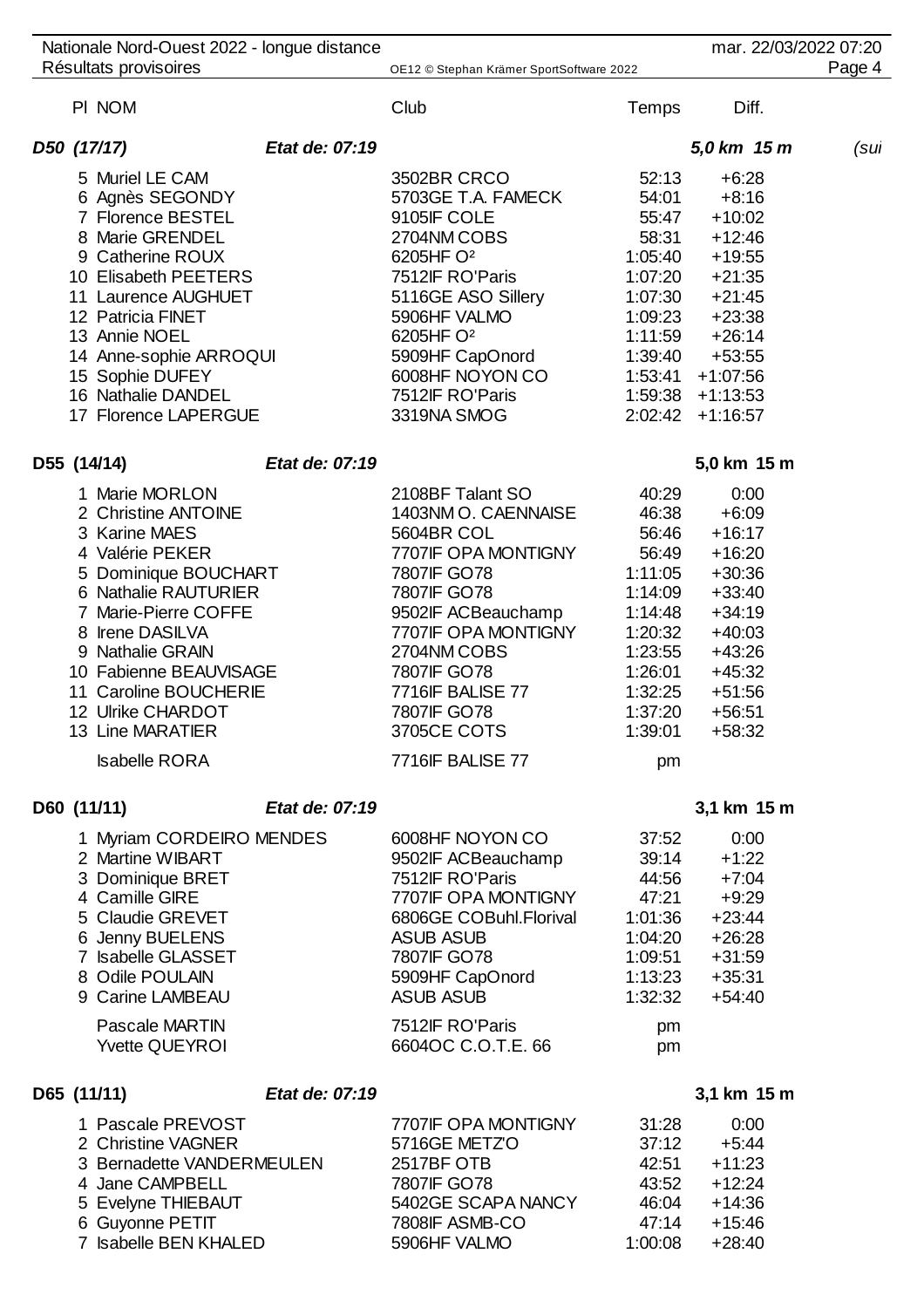| Nationale Nord-Ouest 2022 - longue distance                                                                                                                                                                                |                |                                                                                                                                                                                                   |                                                                                         | mar. 22/03/2022 07:20                                                                                                   |        |
|----------------------------------------------------------------------------------------------------------------------------------------------------------------------------------------------------------------------------|----------------|---------------------------------------------------------------------------------------------------------------------------------------------------------------------------------------------------|-----------------------------------------------------------------------------------------|-------------------------------------------------------------------------------------------------------------------------|--------|
| Résultats provisoires                                                                                                                                                                                                      |                | OE12 © Stephan Krämer SportSoftware 2022                                                                                                                                                          |                                                                                         |                                                                                                                         | Page 5 |
| PI NOM                                                                                                                                                                                                                     |                | Club                                                                                                                                                                                              | <b>Temps</b>                                                                            | Diff.                                                                                                                   |        |
| D65 (11/11)                                                                                                                                                                                                                | Etat de: 07:19 |                                                                                                                                                                                                   |                                                                                         | 3,1 km 15 m                                                                                                             | (sul   |
| 8 Ariane TESSIER<br>9 Françoise PAPILLON                                                                                                                                                                                   |                | 7709IF USM/CO<br>2109BF A.S.Quetigny                                                                                                                                                              | 1:13:23<br>1:14:29                                                                      | $+41:55$<br>$+43:01$                                                                                                    |        |
| <b>Sylvie MARCHESIN</b><br>Dominique RUFFIER                                                                                                                                                                               |                | 5402GE SCAPA NANCY<br>4504CE ASCO ORLEANS                                                                                                                                                         | pm<br>abs                                                                               |                                                                                                                         |        |
| D70 (6/6)                                                                                                                                                                                                                  | Etat de: 07:19 |                                                                                                                                                                                                   |                                                                                         | 3,1 km 15 m                                                                                                             |        |
| 1 Nelly DEVILLE<br>2 Catherine CHALOPIN<br>3 Annick LECOYER<br>4 Marie-Thérèse ROSE<br>5 Magali TORZ-DRUON<br>Marcelline RIMETZ                                                                                            |                | 5402GE SCAPA NANCY<br>2105BF ADOChenôve<br>0207HF VervinsO<br>0801GE OSCM<br>5906HF VALMO<br>6208HF B.A                                                                                           | 45:11<br>48:05<br>48:20<br>1:03:39<br>1:08:57<br>pm                                     | 0:00<br>$+2:54$<br>$+3:09$<br>$+18:28$<br>$+23:46$                                                                      |        |
| D75 (4/4)                                                                                                                                                                                                                  | Etat de: 07:19 |                                                                                                                                                                                                   |                                                                                         | 3,1 km 15 m                                                                                                             |        |
| 1 Madeleine DIEUDONNE<br>2 Marie-Bernadette MOULIERE<br>3 Manon RENNOTTE<br>4 Martine DENIS                                                                                                                                |                | 7808IF ASMB-CO<br>0207HF VervinsO<br>5703GE T.A. FAMECK<br>9404IF AS IGN                                                                                                                          | 53:30<br>1:05:05<br>1:14:24<br>1:15:38                                                  | 0:00<br>$+11:35$<br>$+20:54$<br>$+22:08$                                                                                |        |
| H10 (8/8)                                                                                                                                                                                                                  | Etat de: 07:19 |                                                                                                                                                                                                   |                                                                                         | 2,2 km                                                                                                                  |        |
| 1 Marin TESSE<br>2 Aubin GUIOT<br>3 Thomas CHATTLAIN<br>4 Robin DHESSE<br>5 Cyprien LION<br>6 Jonas KOTECKY<br>7 Côme MOTTET<br>8 Nathan GIL SILVEIRA                                                                      |                | 2109BF A.S.Quetigny<br>4504CE ASCO ORLEANS<br>2508BF BALISE 25<br>5907HF T.A.D.<br>0207HF VervinsO<br>5906HF VALMO<br>3502BR CRCO<br>9404IF AS IGN                                                | 13:18<br>13:36<br>15:21<br>17:11<br>19:01<br>19:36<br>21:23<br>39:06                    | 0:00<br>$+0:18$<br>$+2:03$<br>$+3:53$<br>$+5:43$<br>$+6:18$<br>$+8:05$<br>$+25:48$                                      |        |
| H12 (11/11)                                                                                                                                                                                                                | Etat de: 07:19 |                                                                                                                                                                                                   |                                                                                         | 3,7 km 15 m                                                                                                             |        |
| 1 Jáchym KOTECKY<br>2 Linaël DELCUSE<br>3 Abel BESSON-VANDROMME<br>4 Arnaud THENOZ<br>5 Jean BAUDSON<br>6 Maxence DUBOIS<br>7 Tom FLANDRIN<br>8 Vassily LEMONIER<br>9 Elio PENNETEAU<br>10 Koben DESTREZ<br>Anthyme VIGNAL |                | 5906HF VALMO<br>5909HF CapOnord<br>4504CE ASCO ORLEANS<br>7807IF GO78<br>5906HF VALMO<br>5906HF VALMO<br>6208HF B.A<br>7707IF OPA MONTIGNY<br>6008HF NOYON CO<br>0207HF VervinsO<br>5907HF T.A.D. | 29:44<br>34:46<br>36:29<br>37:43<br>40:53<br>48:08<br>49:53<br>1:06:51<br>1:18:55<br>pm | 0:00<br>$+5:02$<br>$+6:45$<br>$+7:59$<br>$+11:09$<br>$+18:24$<br>$+20:09$<br>$+37:07$<br>$+49:11$<br>$1:33:48$ +1:04:04 |        |
| H14 (15/15)                                                                                                                                                                                                                | Etat de: 07:19 |                                                                                                                                                                                                   |                                                                                         | 6,1 km 15 m                                                                                                             |        |
| $F_{\text{max}}$ $\mathcal{M}$ $\mathcal{M}$ $\mathbf{D}$                                                                                                                                                                  |                | <b>ZOOZIE COZO</b>                                                                                                                                                                                | rn.nn                                                                                   | 0.00                                                                                                                    |        |

| 1 Erwan YVART       | 7807 F GO78        | 59.33   | 0:00      |
|---------------------|--------------------|---------|-----------|
| 2 Jérémie THENOZ    | 7807 F GO78        | 1:01:10 | $+1:37$   |
| 3 Gabriel SANCHEZ   | 6008HF NOYON CO    | 1:02:26 | $+2.53$   |
| 4 Tom LEMERCIER     | 5703GE T.A. FAMECK | 1.06.12 | $+6.39$   |
| 5 Achille BOUCHERIE | 7716 F BALISE 77   | 1:10:13 | $+1()2()$ |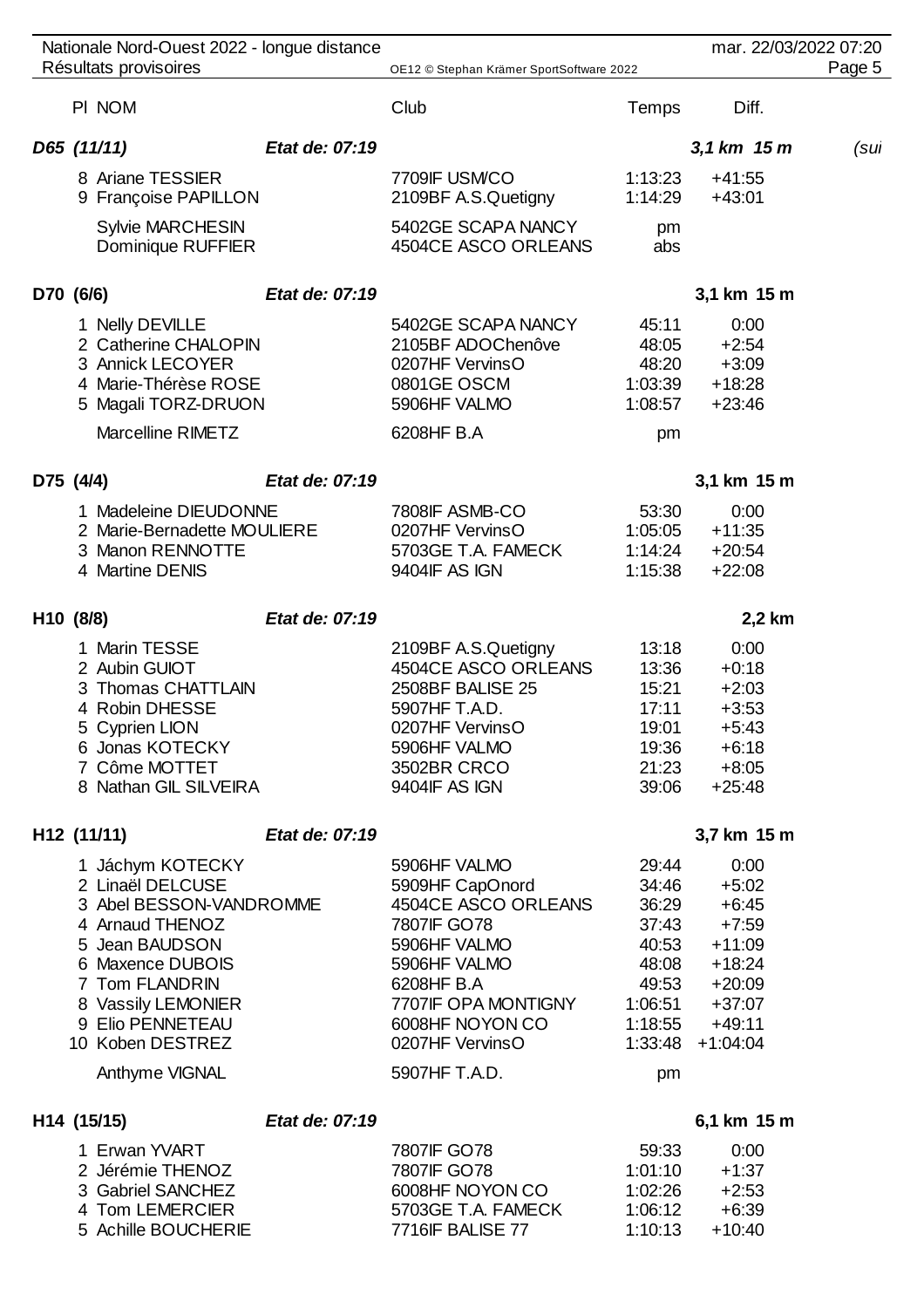|                                                                                                                                                                                                                                                                                     | Nationale Nord-Ouest 2022 - longue distance                                              |                                                                                                                                                                                                                                                                                                                |                                                                                                                                                                          |                                                                                                                                                                                 | mar. 22/03/2022 07:20 |
|-------------------------------------------------------------------------------------------------------------------------------------------------------------------------------------------------------------------------------------------------------------------------------------|------------------------------------------------------------------------------------------|----------------------------------------------------------------------------------------------------------------------------------------------------------------------------------------------------------------------------------------------------------------------------------------------------------------|--------------------------------------------------------------------------------------------------------------------------------------------------------------------------|---------------------------------------------------------------------------------------------------------------------------------------------------------------------------------|-----------------------|
| Résultats provisoires                                                                                                                                                                                                                                                               |                                                                                          | OE12 © Stephan Krämer SportSoftware 2022                                                                                                                                                                                                                                                                       |                                                                                                                                                                          |                                                                                                                                                                                 | Page 6                |
| PI NOM                                                                                                                                                                                                                                                                              |                                                                                          | Club                                                                                                                                                                                                                                                                                                           | Temps                                                                                                                                                                    | Diff.                                                                                                                                                                           |                       |
| H <sub>14</sub> (15/15)                                                                                                                                                                                                                                                             | Etat de: 07:19                                                                           |                                                                                                                                                                                                                                                                                                                |                                                                                                                                                                          | 6,1 km 15 m                                                                                                                                                                     | (sul                  |
| 6 Paul CHATELAIN<br>7 Florent HEYRMAN<br>9 Gabriel DUFEY<br>10 Paul GATINEAU<br>11<br>12 Marin PHILIBERT<br>13 Julien GATINEAU                                                                                                                                                      | 8 Evan BENARD RIBERA<br>Hippolyte WERKOFF                                                | 6205HF O <sup>2</sup><br>2109BF A.S.Quetigny<br>7716IF BALISE 77<br>6008HF NOYON CO<br>2801CE ESPAD<br>9404IF AS IGN<br>3410OC MUC Orientation<br>2801CE ESPAD                                                                                                                                                 | 1:12:52<br>1:15:10<br>1:15:47<br>1:17:27<br>1:20:49<br>1:26:12<br>1:26:42<br>1:48:09                                                                                     | $+13:19$<br>$+15:37$<br>$+16:14$<br>$+17:54$<br>$+21:16$<br>$+26:39$<br>$+27:09$<br>$+48:36$                                                                                    |                       |
| 14 Edouard HENKY                                                                                                                                                                                                                                                                    |                                                                                          | 2109BF A.S.Quetigny                                                                                                                                                                                                                                                                                            | 1:57:06                                                                                                                                                                  | $+57:33$                                                                                                                                                                        |                       |
| Malo TESSE                                                                                                                                                                                                                                                                          |                                                                                          | 2109BF A.S.Quetigny                                                                                                                                                                                                                                                                                            | pm                                                                                                                                                                       |                                                                                                                                                                                 |                       |
| H16 (15/15)                                                                                                                                                                                                                                                                         | Etat de: 07:19                                                                           |                                                                                                                                                                                                                                                                                                                |                                                                                                                                                                          | 8,9 km 15 m                                                                                                                                                                     |                       |
| 1 Nathan PHILIBERT<br>3 Julien DECOBERT<br>4 Remi BROCHOT<br>5 Tom MARIENNE<br>7 Colin BRISEBOIS<br>9 Baptiste DUYME<br>11 Clément RICHARD                                                                                                                                          | 2 Elouan BRASSART<br>6 Louis GIL SILVEIRA<br>8 Nathan MOTHERON<br>10 Gabriel DASSONVILLE | 3410OC MUC Orientation<br>1403NM O. CAENNAISE<br>7707IF OPA MONTIGNY<br>7716IF BALISE 77<br>7707IF OPA MONTIGNY<br>9404IF AS IGN<br>0207HF VervinsO<br>6208HF B.A<br>5116GE ASO Sillery<br>6208HF B.A<br>1403NM O. CAENNAISE                                                                                   | 1:01:30<br>1:07:34<br>1:07:42<br>1:10:24<br>1:13:22<br>1:19:30<br>1:27:38<br>1:31:28<br>1:50:25<br>1:50:31<br>1:59:18                                                    | 0:00<br>$+6:04$<br>$+6:12$<br>$+8:54$<br>$+11:52$<br>$+18:00$<br>$+26:08$<br>$+29:58$<br>$+48:55$<br>$+49:01$<br>$+57:48$                                                       |                       |
| Raphaël YVART<br>Prosper TISSOT                                                                                                                                                                                                                                                     | <b>Gabriel BERTOUT</b><br><b>Tristan RIVIERE-LOUVEL</b>                                  | 5906HF VALMO<br>7807IF GO78<br>3502BR CRCO<br>7707IF OPA MONTIGNY                                                                                                                                                                                                                                              | Abandon<br>Abandon<br>abs<br>abs                                                                                                                                         |                                                                                                                                                                                 |                       |
| H18 (16/16)                                                                                                                                                                                                                                                                         | Etat de: 07:19                                                                           |                                                                                                                                                                                                                                                                                                                |                                                                                                                                                                          | 11,3 km 15 m                                                                                                                                                                    |                       |
| 1 Antoine DERLOT<br>3 Alec LE HELLOCO<br>4 Aurélien PINARD<br>5 Luca CHABE<br>6 Laouen BERTIN<br>7 Antonin PIVRY<br>8 Titouan CHAPUT<br>9 Timéo SCHMITT<br>10 Maxence DENOUAL<br>11 Lucas GILLARD<br>12 Rudi HEROUARD<br>13 Marc NIZET<br>14 Victor ANDRILLON<br>15 Mathéo LAHOREAU | 2 Baptiste DELORME<br><b>Martin SANCHEZ</b>                                              | 7707IF OPA MONTIGNY<br>7707IF OPA MONTIGNY<br>7707IF OPA MONTIGNY<br>2508BF BALISE 25<br>6208HF B.A<br>3705CE COTS<br>3705CE COTS<br>1406NM vir'king raid<br>7707IF OPA MONTIGNY<br>6008HF NOYON CO<br>7716IF BALISE 77<br>7716IF BALISE 77<br>5116GE ASO Sillery<br>7807IF GO78<br>3705CE COTS<br>2704NM COBS | 1:07:42<br>1:15:11<br>1:21:13<br>1:34:41<br>1:36:55<br>1:37:09<br>1:43:08<br>1:46:46<br>1:47:42<br>1:50:11<br>1:50:49<br>1:56:30<br>2:05:17<br>2:31:27<br>2:36:00<br>abs | 0:00<br>$+7:29$<br>$+13:31$<br>$+26:59$<br>$+29:13$<br>$+29:27$<br>$+35:26$<br>$+39:04$<br>$+40:00$<br>$+42:29$<br>$+43:07$<br>$+48:48$<br>$+57:35$<br>$+1:23:45$<br>$+1:28:18$ |                       |
|                                                                                                                                                                                                                                                                                     |                                                                                          |                                                                                                                                                                                                                                                                                                                |                                                                                                                                                                          |                                                                                                                                                                                 |                       |
| H20(3/3)                                                                                                                                                                                                                                                                            | Etat de: 07:19                                                                           |                                                                                                                                                                                                                                                                                                                |                                                                                                                                                                          | 13,5 km 25 m                                                                                                                                                                    |                       |

# 1 Antoine MATTART 0207HF VervinsO 1:33:57 0:00<br>
2 Bastien THENOZ 7807IF GO78 1:40:55 +6:58 2 Bastien THENOZ 7807IF GO78 1:40:55 +6:58<br>3 Théophane ROUX 7512IF RO'Paris 3:15:00 +1:41:03 3 Théophane ROUX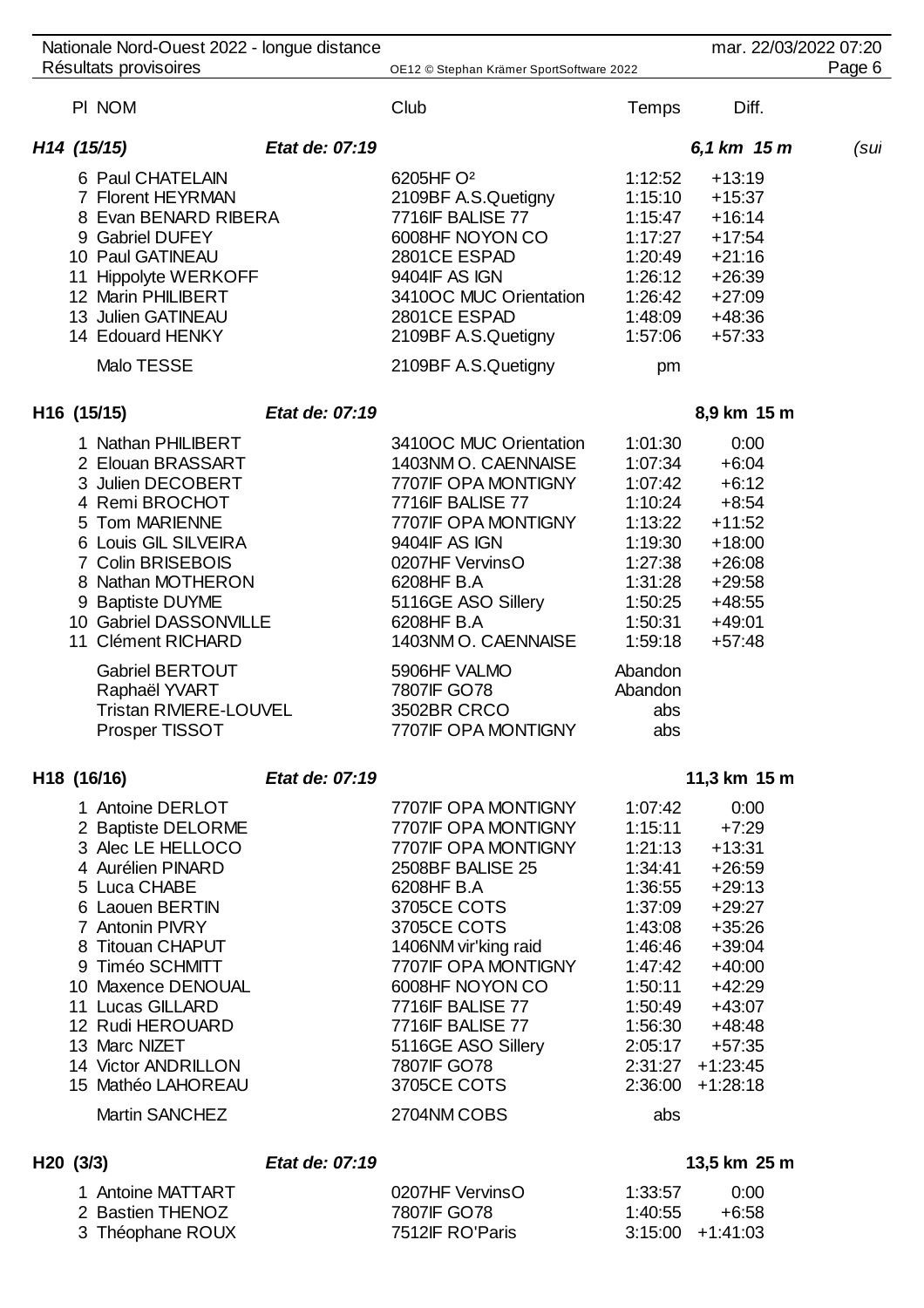| Nationale Nord-Ouest 2022 - longue distance |                                                                                                                                                                                                                                                                                           |                                                                                                                                           |                                                                                                                                                                                                                                                                                                                                                                                                |
|---------------------------------------------|-------------------------------------------------------------------------------------------------------------------------------------------------------------------------------------------------------------------------------------------------------------------------------------------|-------------------------------------------------------------------------------------------------------------------------------------------|------------------------------------------------------------------------------------------------------------------------------------------------------------------------------------------------------------------------------------------------------------------------------------------------------------------------------------------------------------------------------------------------|
|                                             |                                                                                                                                                                                                                                                                                           |                                                                                                                                           | Page 7                                                                                                                                                                                                                                                                                                                                                                                         |
| Club                                        | <b>Temps</b>                                                                                                                                                                                                                                                                              | Diff.                                                                                                                                     |                                                                                                                                                                                                                                                                                                                                                                                                |
| Etat de: 07:19                              |                                                                                                                                                                                                                                                                                           |                                                                                                                                           |                                                                                                                                                                                                                                                                                                                                                                                                |
|                                             |                                                                                                                                                                                                                                                                                           |                                                                                                                                           |                                                                                                                                                                                                                                                                                                                                                                                                |
|                                             |                                                                                                                                                                                                                                                                                           |                                                                                                                                           |                                                                                                                                                                                                                                                                                                                                                                                                |
|                                             |                                                                                                                                                                                                                                                                                           |                                                                                                                                           |                                                                                                                                                                                                                                                                                                                                                                                                |
|                                             |                                                                                                                                                                                                                                                                                           |                                                                                                                                           |                                                                                                                                                                                                                                                                                                                                                                                                |
|                                             |                                                                                                                                                                                                                                                                                           |                                                                                                                                           |                                                                                                                                                                                                                                                                                                                                                                                                |
|                                             |                                                                                                                                                                                                                                                                                           |                                                                                                                                           |                                                                                                                                                                                                                                                                                                                                                                                                |
|                                             |                                                                                                                                                                                                                                                                                           |                                                                                                                                           |                                                                                                                                                                                                                                                                                                                                                                                                |
| 7512IF RO'Paris                             | 2:01:46                                                                                                                                                                                                                                                                                   | $+41:45$                                                                                                                                  |                                                                                                                                                                                                                                                                                                                                                                                                |
|                                             | 2:05:10                                                                                                                                                                                                                                                                                   |                                                                                                                                           |                                                                                                                                                                                                                                                                                                                                                                                                |
| 5906HF VALMO                                | 2:09:42                                                                                                                                                                                                                                                                                   | $+49:41$                                                                                                                                  |                                                                                                                                                                                                                                                                                                                                                                                                |
| <b>ASUB ASUB</b>                            | 2:10:30                                                                                                                                                                                                                                                                                   | $+50:29$                                                                                                                                  |                                                                                                                                                                                                                                                                                                                                                                                                |
| 1406NM vir'king raid                        | 2:18:24                                                                                                                                                                                                                                                                                   | $+58:23$                                                                                                                                  |                                                                                                                                                                                                                                                                                                                                                                                                |
| 9404IF AS IGN                               | 2:18:29                                                                                                                                                                                                                                                                                   | $+58:28$                                                                                                                                  |                                                                                                                                                                                                                                                                                                                                                                                                |
| 6008HF NOYON CO                             | 2:19:14                                                                                                                                                                                                                                                                                   | $+59:13$                                                                                                                                  |                                                                                                                                                                                                                                                                                                                                                                                                |
| 6205HF O <sup>2</sup>                       |                                                                                                                                                                                                                                                                                           | $+59:52$                                                                                                                                  |                                                                                                                                                                                                                                                                                                                                                                                                |
| 1403NM O. CAENNAISE                         |                                                                                                                                                                                                                                                                                           |                                                                                                                                           |                                                                                                                                                                                                                                                                                                                                                                                                |
| 7716IF BALISE 77                            |                                                                                                                                                                                                                                                                                           |                                                                                                                                           |                                                                                                                                                                                                                                                                                                                                                                                                |
| 5703GE T.A. FAMECK                          |                                                                                                                                                                                                                                                                                           |                                                                                                                                           |                                                                                                                                                                                                                                                                                                                                                                                                |
| 6208HF B.A                                  |                                                                                                                                                                                                                                                                                           |                                                                                                                                           |                                                                                                                                                                                                                                                                                                                                                                                                |
| 7716IF BALISE 77                            |                                                                                                                                                                                                                                                                                           |                                                                                                                                           |                                                                                                                                                                                                                                                                                                                                                                                                |
| 7512IF RO'Paris                             |                                                                                                                                                                                                                                                                                           |                                                                                                                                           |                                                                                                                                                                                                                                                                                                                                                                                                |
| 7512IF RO'Paris                             |                                                                                                                                                                                                                                                                                           |                                                                                                                                           |                                                                                                                                                                                                                                                                                                                                                                                                |
|                                             |                                                                                                                                                                                                                                                                                           |                                                                                                                                           |                                                                                                                                                                                                                                                                                                                                                                                                |
|                                             |                                                                                                                                                                                                                                                                                           |                                                                                                                                           |                                                                                                                                                                                                                                                                                                                                                                                                |
|                                             |                                                                                                                                                                                                                                                                                           |                                                                                                                                           |                                                                                                                                                                                                                                                                                                                                                                                                |
|                                             |                                                                                                                                                                                                                                                                                           |                                                                                                                                           |                                                                                                                                                                                                                                                                                                                                                                                                |
| 6208HF B.A                                  | abs                                                                                                                                                                                                                                                                                       |                                                                                                                                           |                                                                                                                                                                                                                                                                                                                                                                                                |
| Etat de: 07:19                              |                                                                                                                                                                                                                                                                                           |                                                                                                                                           |                                                                                                                                                                                                                                                                                                                                                                                                |
|                                             |                                                                                                                                                                                                                                                                                           |                                                                                                                                           |                                                                                                                                                                                                                                                                                                                                                                                                |
|                                             |                                                                                                                                                                                                                                                                                           |                                                                                                                                           |                                                                                                                                                                                                                                                                                                                                                                                                |
|                                             |                                                                                                                                                                                                                                                                                           |                                                                                                                                           |                                                                                                                                                                                                                                                                                                                                                                                                |
| 3502BR CRCO                                 | 1:54:36                                                                                                                                                                                                                                                                                   | $+37:58$                                                                                                                                  |                                                                                                                                                                                                                                                                                                                                                                                                |
|                                             | 2508BF BALISE 25<br>2517BF OTB<br>5703GE T.A. FAMECK<br>5703GE T.A. FAMECK<br>2704NM COBS<br>6008HF NOYON CO<br>5703GE T.A. FAMECK<br>9404IF AS IGN<br>0207HF VervinsO<br>6205HF O <sup>2</sup><br>9105IF COLE<br>6203HF A.RO.62<br>3502BR CRCO<br>4504CE ASCO ORLEANS<br>7512IF RO'Paris | OE12 © Stephan Krämer SportSoftware 2022<br>1:20:01<br>1:29:00<br>1:29:24<br>1:42:15<br>pm<br>Abandon<br>abs<br>abs<br>1:16:38<br>1:53:17 | mar. 22/03/2022 07:20<br>14,1 km 30 m<br>0:00<br>$+8:59$<br>$+9:23$<br>$+13:42$<br>1:33:43<br>$+20:26$<br>1:40:27<br>$+22:14$<br>$+37:50$<br>1:57:51<br>$+45:09$<br>2:19:53<br>$2:30:15$ +1:10:14<br>$2:36:17$ +1:16:16<br>$2:36:42 +1:16:41$<br>2:49:50 +1:29:49<br>$3:09:43 +1:49:42$<br>$3:11:14 +1:51:13$<br>$3:52:48$ +2:32:47<br>11,8 km 20 m<br>0:00<br>1:47:54<br>$+31:16$<br>$+36:39$ |

| 4 Julien SALLIOT    | 3502BR CRCO        | 1:54:36            | $+37:58$           |
|---------------------|--------------------|--------------------|--------------------|
| 5 Thomas LAURENT    | 7512IF RO'Paris    | 2:00:21            | +43:43             |
| 6 Sylvain CLABAUX   | 6208HF B.A         | 2:10:06            | +53:28             |
| 7 Arnaud BAILLET    | 6008HF NOYON CO    | $2:25:42$ +1:09:04 |                    |
| 8 Aurélien DOROL    | 7512IF RO'Paris    | $2:34:43$ +1:18:05 |                    |
| 9 Timothée CHOISEL  | 5402GE SCAPA NANCY | $2:41:06$ +1:24:28 |                    |
| 10 Nathanaël CHOPIN | 7512IF RO'Paris    |                    | $2:41:29$ +1:24:51 |
|                     |                    |                    |                    |

Damien SAWKA 2801CE ESPAD pm Sébastien RORA 6917AR COPIDO abs

# **H40 (14/14)** *Etat de: 07:19* **11,3 km 15 m**

### 1 François CALANDOT 1403NM O. CAENNAISE 1:11:38 0:00<br>2 Johann TINCHANT 2517BF OTB 1:12:10 +0:32 Johann TINCHANT 2517BF OTB 1:12:10 +0:32 3 Benjamin MAURIES 7807IF GO78 1:16:02 +4:24<br>4 Julien MILEO 2704NM COBS 1:19:23 +7:45 4 Julien MILEO 2704NM COBS 1:19:23 + 7:45<br>5 Alexis GUIOT 4504CE ASCO ORLEANS 1:25:03 + 13:25 Alexis GUIOT 4504CE ASCO ORLEANS 1:25:03 +13:25 7716IF BALISE 77 1:30:45 +19:07<br>7512IF RO'Paris 1:31:40 +20:02 Francesco AVVISATI 7512IF RO'Paris 1:31:40 +20:02 Hervé QUINQUENEL 9404IF AS IGN 1:31:41 +20:03 9 Mathieu LEMERCIER 5703GE T.A. FAMECK 1:41:53 +30:15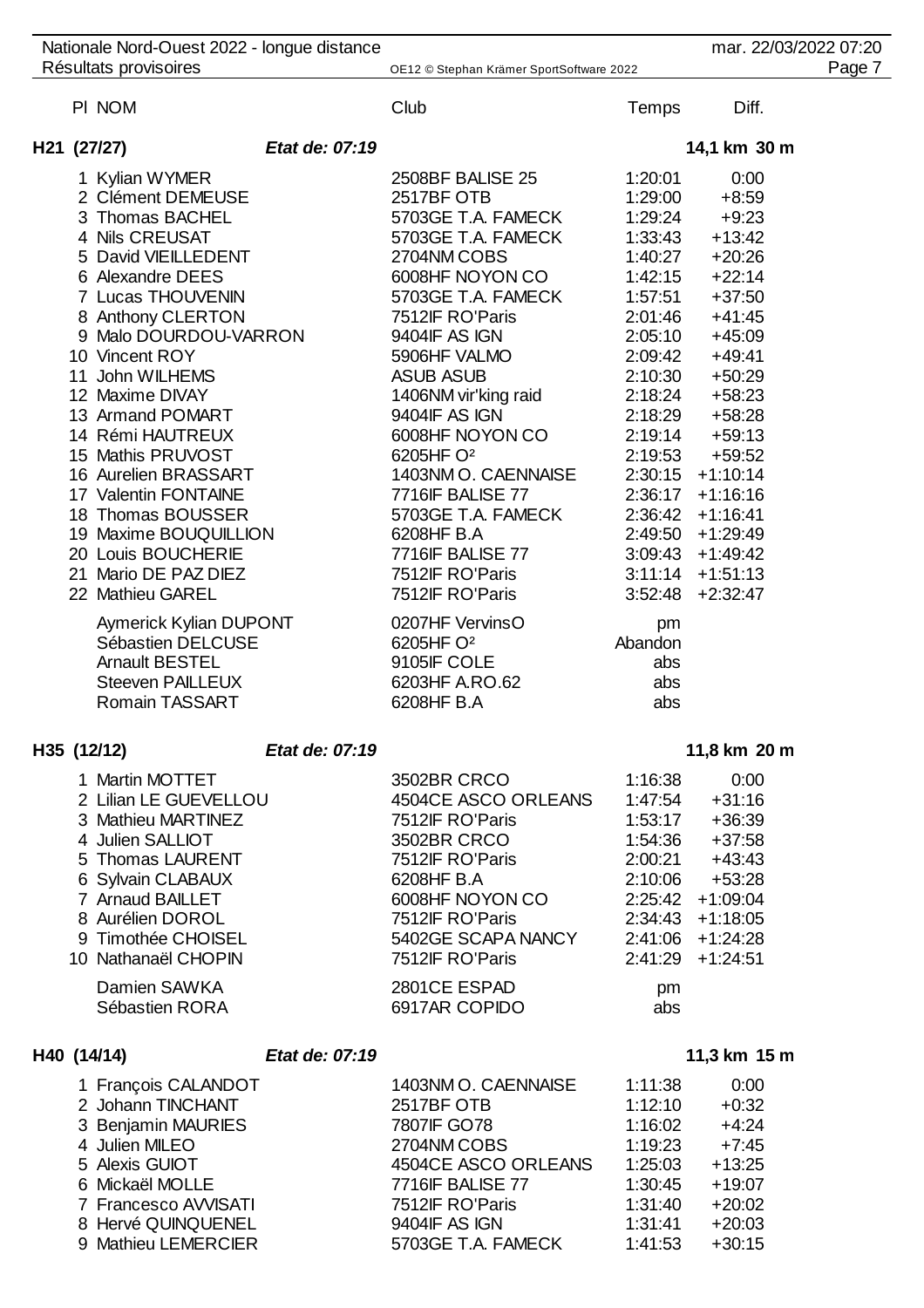| Nationale Nord-Ouest 2022 - longue distance                                                                                                                                                                                                                                                                                                                                                                                                                                                                                                                 |                |                                                                                                                                                                                                                                                                                                                                                                                                                                                          |                                                                                                                                                                                                                                                      | mar. 22/03/2022 07:20                                                                                                                                                                                                                                                 |        |
|-------------------------------------------------------------------------------------------------------------------------------------------------------------------------------------------------------------------------------------------------------------------------------------------------------------------------------------------------------------------------------------------------------------------------------------------------------------------------------------------------------------------------------------------------------------|----------------|----------------------------------------------------------------------------------------------------------------------------------------------------------------------------------------------------------------------------------------------------------------------------------------------------------------------------------------------------------------------------------------------------------------------------------------------------------|------------------------------------------------------------------------------------------------------------------------------------------------------------------------------------------------------------------------------------------------------|-----------------------------------------------------------------------------------------------------------------------------------------------------------------------------------------------------------------------------------------------------------------------|--------|
| Résultats provisoires                                                                                                                                                                                                                                                                                                                                                                                                                                                                                                                                       |                | OE12 © Stephan Krämer SportSoftware 2022                                                                                                                                                                                                                                                                                                                                                                                                                 |                                                                                                                                                                                                                                                      |                                                                                                                                                                                                                                                                       | Page 8 |
| PI NOM                                                                                                                                                                                                                                                                                                                                                                                                                                                                                                                                                      |                | Club                                                                                                                                                                                                                                                                                                                                                                                                                                                     | Temps                                                                                                                                                                                                                                                | Diff.                                                                                                                                                                                                                                                                 |        |
| H40 (14/14)                                                                                                                                                                                                                                                                                                                                                                                                                                                                                                                                                 | Etat de: 07:19 |                                                                                                                                                                                                                                                                                                                                                                                                                                                          |                                                                                                                                                                                                                                                      | 11,3 km 15 m                                                                                                                                                                                                                                                          | (sul   |
| 10 Simon PHILIBERT<br>11 Nicolas BOUSSAC<br>12 Sébastien DAELS<br>13 Baptiste POULAIN<br>Michael DOUNON                                                                                                                                                                                                                                                                                                                                                                                                                                                     |                | 3410OC MUC Orientation<br>4504CE ASCO ORLEANS<br><b>COMB COMB</b><br>7707IF OPA MONTIGNY<br>3308NA SAGC CESTAS                                                                                                                                                                                                                                                                                                                                           | 1:46:57<br>1:54:41<br>1:54:44<br>pm                                                                                                                                                                                                                  | $+35:19$<br>$+43:03$<br>$+43:06$<br>$2:18:34$ +1:06:56                                                                                                                                                                                                                |        |
| H45 (25/25)                                                                                                                                                                                                                                                                                                                                                                                                                                                                                                                                                 | Etat de: 07:19 |                                                                                                                                                                                                                                                                                                                                                                                                                                                          |                                                                                                                                                                                                                                                      | 10,3 km 25 m                                                                                                                                                                                                                                                          |        |
| 1 Fabrice VANNIER<br>2 Jérôme BAUDSON<br>3 Ondrej KOTECKY<br>4 David BESSON<br>5 Vincent DELCUSE<br>6 Gregory PELLETIER<br>7 Jérôme CZERNIAK<br>8 Gautier FLANDRIN<br>9 Nicolas POULAIN<br>10 Laurent LAIGNEAU<br>11 Olivier DUYME<br>12 Guillaume BARTHEL<br>13 Eric MATTART<br>14 Martial URVOY<br>15 Carlos GIL SILVEIRA<br>16 Christopher SCOTT<br>17 Tino NIJST<br>18 Jérôme PERRIN<br>19 Christophe GATINEAU<br>20 François MOREAU-DESCOINGS<br>21 Byron HAWKINS<br><b>Yves ARNO</b><br>Frédéric LOUVEL<br><b>Stephane SENCE</b><br>Laurent MOUCHETTE |                | 7716IF BALISE 77<br>5906HF VALMO<br>5906HF VALMO<br>4504CE ASCO ORLEANS<br>5909HF CapOnord<br>7807IF GO78<br>6205HF O <sup>2</sup><br>6208HF B.A<br>2704NM COBS<br>2801CE ESPAD<br>5116GE ASO Sillery<br>2109BF A.S.Quetigny<br>0207HF VervinsO<br>6203HF A.RO.62<br>9404IF AS IGN<br>5703GE T.A. FAMECK<br>OMEGA OMEGA<br>2109BF A.S.Quetigny<br>2801CE ESPAD<br>5906HF VALMO<br>3502BR CRCO<br>HOC HOC<br>3502BR CRCO<br>5906HF VALMO<br>6917AR COPIDO | 1:03:27<br>1:07:45<br>1:09:21<br>1:23:05<br>1:31:34<br>1:34:47<br>1:37:37<br>1:39:41<br>1:40:25<br>1:41:09<br>1:43:13<br>1:43:30<br>1:44:22<br>1:50:45<br>1:51:06<br>1:56:43<br>2:07:53<br>2:14:03<br>2:20:11<br>2:32:52<br>abs<br>abs<br>abs<br>abs | 0:00<br>$+4:18$<br>$+5:54$<br>$+19:38$<br>$+28:07$<br>$+31:20$<br>$+34:10$<br>$+36:14$<br>$+36:58$<br>$+37:42$<br>$+39:46$<br>$+40:03$<br>$+40:55$<br>$+47:18$<br>$+47:39$<br>$+53:16$<br>$+1:04:26$<br>$+1:10:36$<br>$+1:16:44$<br>$+1:29:25$<br>$2:56:20 + 1:52:53$ |        |
| H50 (32/32)                                                                                                                                                                                                                                                                                                                                                                                                                                                                                                                                                 | Etat de: 07:19 |                                                                                                                                                                                                                                                                                                                                                                                                                                                          |                                                                                                                                                                                                                                                      | 9,2 km 15 m                                                                                                                                                                                                                                                           |        |
| 1 Pascal PANNIER<br>2 Eric BRASSART<br>3 Jerome DANEL<br>4 Emmanuel ROINE<br>5 Thierry BESTEL<br>6 Bruno MAES<br>7 Jean-Luc DENOUAL<br>8 Pierre Emmanuel DEMEUSE<br>9 Olivier CHATTLAIN<br>10 Christophe SCHNEIDER<br>11 Yannick BECUWE<br>12 Antoine JOLLY<br>13 Jean-Pierre GEROMEY<br>14 Stephane PRUVOST<br>15 Laurent BASSET<br>16 Richard ROBINSON<br>17 Laurent SCHIMPF<br>18 Wolfgang MARCHER                                                                                                                                                       |                | 7807IF GO78<br>1403NM O. CAENNAISE<br>5906HF VALMO<br>7707IF OPA MONTIGNY<br>9105IF COLE<br>5604BR COL<br>6008HF NOYON CO<br>2517BF OTB<br>2508BF BALISE 25<br>5116GE ASO Sillery<br>5909HF CapOnord<br>7807IF GO78<br>8813GE Terres d'O<br>6208HF B.A<br>2704NM COBS<br>5116GE ASO Sillery<br>5909HF CapOnord<br>1705NA CMO                                                                                                                             | 1:03:26<br>1:04:21<br>1:04:38<br>1:05:09<br>1:08:05<br>1:09:53<br>1:15:47<br>1:16:20<br>1:16:34<br>1:18:30<br>1:19:38<br>1:20:05<br>1:22:34<br>1:23:06<br>1:24:40<br>1:25:11<br>1:26:08<br>1:27:03                                                   | 0:00<br>$+0:55$<br>$+1:12$<br>$+1:43$<br>$+4:39$<br>$+6:27$<br>$+12:21$<br>$+12:54$<br>$+13:08$<br>$+15:04$<br>$+16:12$<br>$+16:39$<br>$+19:08$<br>$+19:40$<br>$+21:14$<br>$+21:45$<br>$+22:42$<br>$+23:37$                                                           |        |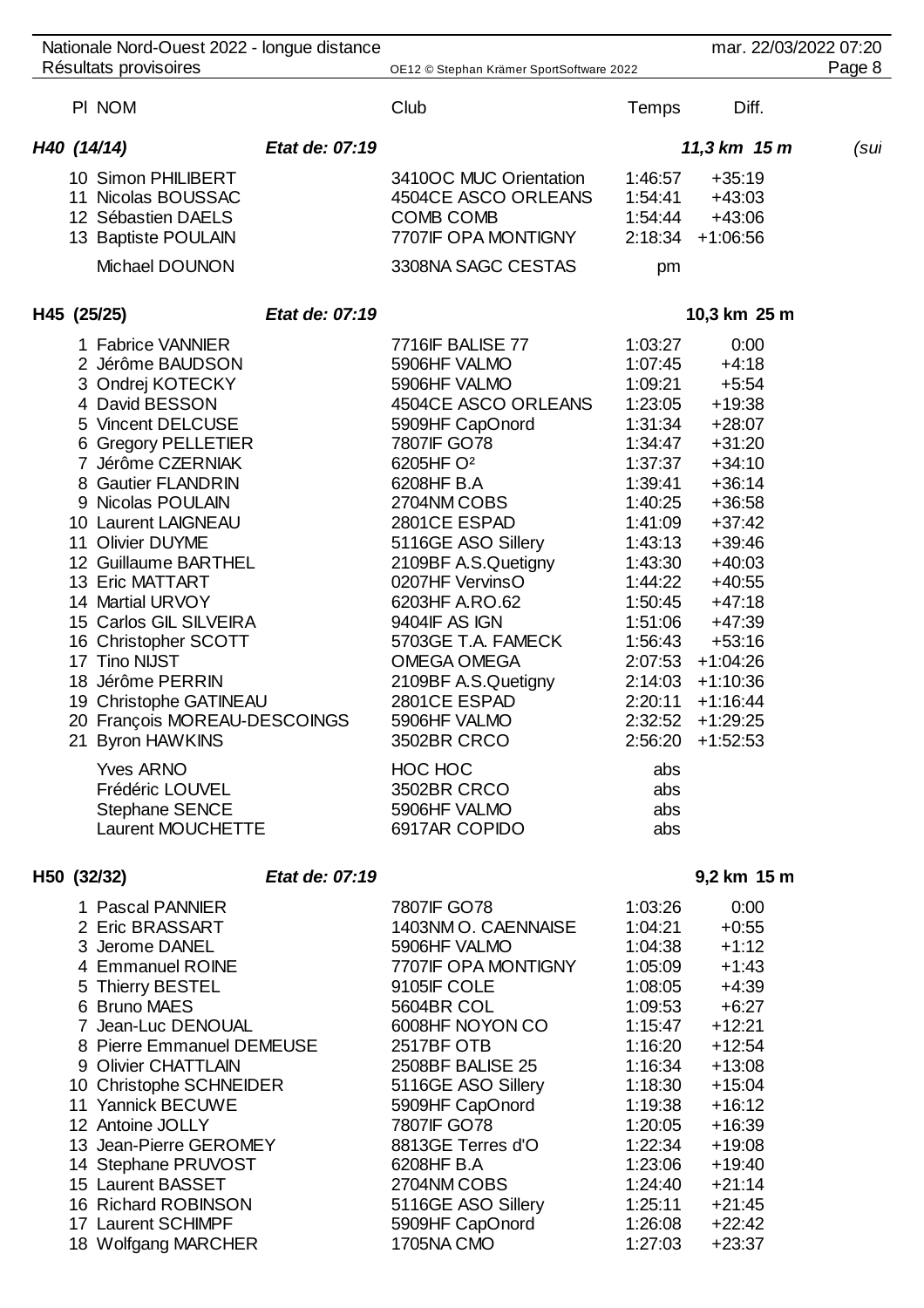|  | Nationale Nord-Ouest 2022 - longue distance |                |                                          |         | mar. 22/03/2022 07:20 |        |
|--|---------------------------------------------|----------------|------------------------------------------|---------|-----------------------|--------|
|  | Résultats provisoires                       |                | OE12 © Stephan Krämer SportSoftware 2022 |         |                       | Page 9 |
|  | PI NOM                                      |                | Club                                     | Temps   | Diff.                 |        |
|  | H50 (32/32)                                 | Etat de: 07:19 |                                          |         | 9,2 km 15 m           | (sul   |
|  | 19 Mark WHITING                             |                | 7512IF RO'Paris                          | 1:28:43 | $+25:17$              |        |
|  | 20 Christophe BEAUVISAGE                    |                | 7807IF GO78                              | 1:32:21 | $+28:55$              |        |
|  | 21 Philippe BOUSSER                         |                | 5703GE T.A. FAMECK                       | 1:35:37 | $+32:11$              |        |
|  | 22 Gilles VAYSSAT                           |                | 6008HF NOYON CO                          | 1:36:40 | $+33:14$              |        |
|  | 23 Yann LE HELLOCO                          |                | 7707IF OPA MONTIGNY                      | 1:42:00 | $+38:34$              |        |
|  | 24 Nicolas MOULET                           |                | 2517BF OTB                               | 1:43:00 | $+39:34$              |        |
|  | 25 Fabrice LAPERGUE                         |                | 3319NA SMOG                              | 1:55:20 | $+51:54$              |        |
|  | 26 Stéphane DRUZETIC                        |                | 7512IF RO'Paris                          | 2:00:33 | $+57:07$              |        |
|  | 27 Philippe ARROQUI                         |                | 5909HF CapOnord                          |         | $2:04:53$ +1:01:27    |        |
|  | 28 Pascal HEURTAUX                          |                | 1408NM VIK'AZIM                          |         | $2:09:15 +1:05:49$    |        |
|  | 29 Hugo HEULINE                             |                | 2801CE ESPAD                             |         | $2:31:07 + 1:27:41$   |        |
|  | 30 Jean-Paul MORET                          |                | 7512IF RO'Paris                          | 2:44:12 | $+1:40:46$            |        |
|  | 31 Luc VANCAUWENBERGHE                      |                | 5909HF CapOnord                          | 2:47:56 | $+1:44:30$            |        |
|  | Jérôme VARIN                                |                | 5906HF VALMO                             | pm      |                       |        |
|  |                                             |                |                                          |         |                       |        |
|  | H55 (28/28)                                 | Etat de: 07:19 |                                          |         | 7,0 km 15 m           |        |
|  | 1 Philippe SANCHEZ                          |                | 2704NM COBS                              | 51:00   | 0:00                  |        |
|  | 2 Vincent PROST                             |                | 9404IF AS IGN                            | 53:42   | $+2:42$               |        |
|  | 3 Thierry HEROUARD                          |                | 7716IF BALISE 77                         | 55:50   | $+4:50$               |        |
|  | 4 Pascal MOUTAULT                           |                | 3705CE COTS                              | 57:00   | $+6:00$               |        |
|  | 5 Christophe RAUTURIER                      |                | 7807IF GO78                              | 57:11   | $+6:11$               |        |
|  | 6 Vincent LANGEARD                          |                | 3308NA SAGC CESTAS                       | 58:18   | $+7:18$               |        |
|  | 7 Antoine PAUL                              |                | <b>5101GE ENS</b>                        | 59:34   | $+8:34$               |        |
|  | 8 Benoit SANDEVOIR                          |                | 1403NM O. CAENNAISE                      | 1:03:15 | $+12:15$              |        |
|  | 9 Vincent GOURLAIN                          |                | 6205HF O <sup>2</sup>                    | 1:05:59 | $+14:59$              |        |
|  | 10 Ludovic MAMET                            |                | 5906HF VALMO                             | 1:06:00 | $+15:00$              |        |
|  | 11 Pascal THOMAS                            |                | 6205HF O <sup>2</sup>                    | 1:06:39 | $+15:39$              |        |
|  | 12 Olivier GUENIN                           |                | 5116GE ASO Sillery                       | 1:08:12 | $+17:12$              |        |
|  | 13 Philippe PAPIN                           |                | 5906HF VALMO                             | 1:08:29 | $+17:29$              |        |
|  | 14 Robert LOGE                              |                | 5703GE T.A. FAMECK                       | 1:12:28 | $+21:28$              |        |
|  | 15 Bruno VERNEAU                            |                | 6208HF B.A                               | 1:13:34 | $+22:34$              |        |
|  | 16 Marc TIQUET                              |                | 6205HF O <sup>2</sup>                    | 1:19:01 | $+28:01$              |        |
|  | 17 Henrik LISBY                             |                | <b>HAMOK HAMOK</b>                       | 1:19:16 | $+28:16$              |        |
|  | 18 Bertrand PELLIN                          |                | 9502IF ACBeauchamp                       | 1:22:00 | $+31:00$              |        |
|  | 19 Jean-Luc GLASSET                         |                | 7807IF GO78                              | 1:24:46 | $+33:46$              |        |
|  | 20 Yves PEKER                               |                | 7707IF OPA MONTIGNY                      | 1:25:51 | $+34:51$              |        |
|  | 21 Franck REINEN                            |                | 4504CE ASCO ORLEANS                      | 1:28:13 | $+37:13$              |        |
|  | 22 Eddie WYMER                              |                | 2508BF BALISE 25                         | 1:28:43 | $+37:43$              |        |
|  | 23 Jean-Pol BRISEBOIS                       |                | 0207HF VervinsO                          | 1:30:56 | $+39:56$              |        |
|  | 24 Gilles GARIN                             |                | 9105IF COLE                              | 1:34:44 | $+43:44$              |        |
|  | 25 Jean Marc TOMASSI                        |                | 7512IF RO'Paris                          | 1:36:04 | $+45:04$              |        |
|  | 26 Philippe BELAUD                          |                | 7512IF RO'Paris                          | 2:36:45 | $+1:45:45$            |        |
|  | Raphaël LE CAM                              |                | 3502BR CRCO                              | pm      |                       |        |
|  | Laurent BIZOT                               |                | 5906HF VALMO                             | abs     |                       |        |
|  |                                             |                |                                          |         |                       |        |

# **H60 (21/21)** *Etat de: 07:19* **5,0 km 15 m**

| 1 Konstantin SMIRNOV | 5906HF VALMO            | 36:51 | 0:00     |
|----------------------|-------------------------|-------|----------|
| 2 Jose RORA          | <b>7716IF BALISE 77</b> | 42:35 | $+5:44$  |
| 3 Pascal LEGERE      | 5906HF VALMO            | 44:59 | +8:08    |
| 4 Joël POULAIN       | 5909HF CapOnord         | 45:58 | $+9:07$  |
| 5 Franck GUERIN      | 8903BF YCONE-Sens       | 46:16 | $+9.25$  |
| 6 Patrick DUSIGNE    | 6999AR INDIVIDUEL       | 47.06 | $+10:15$ |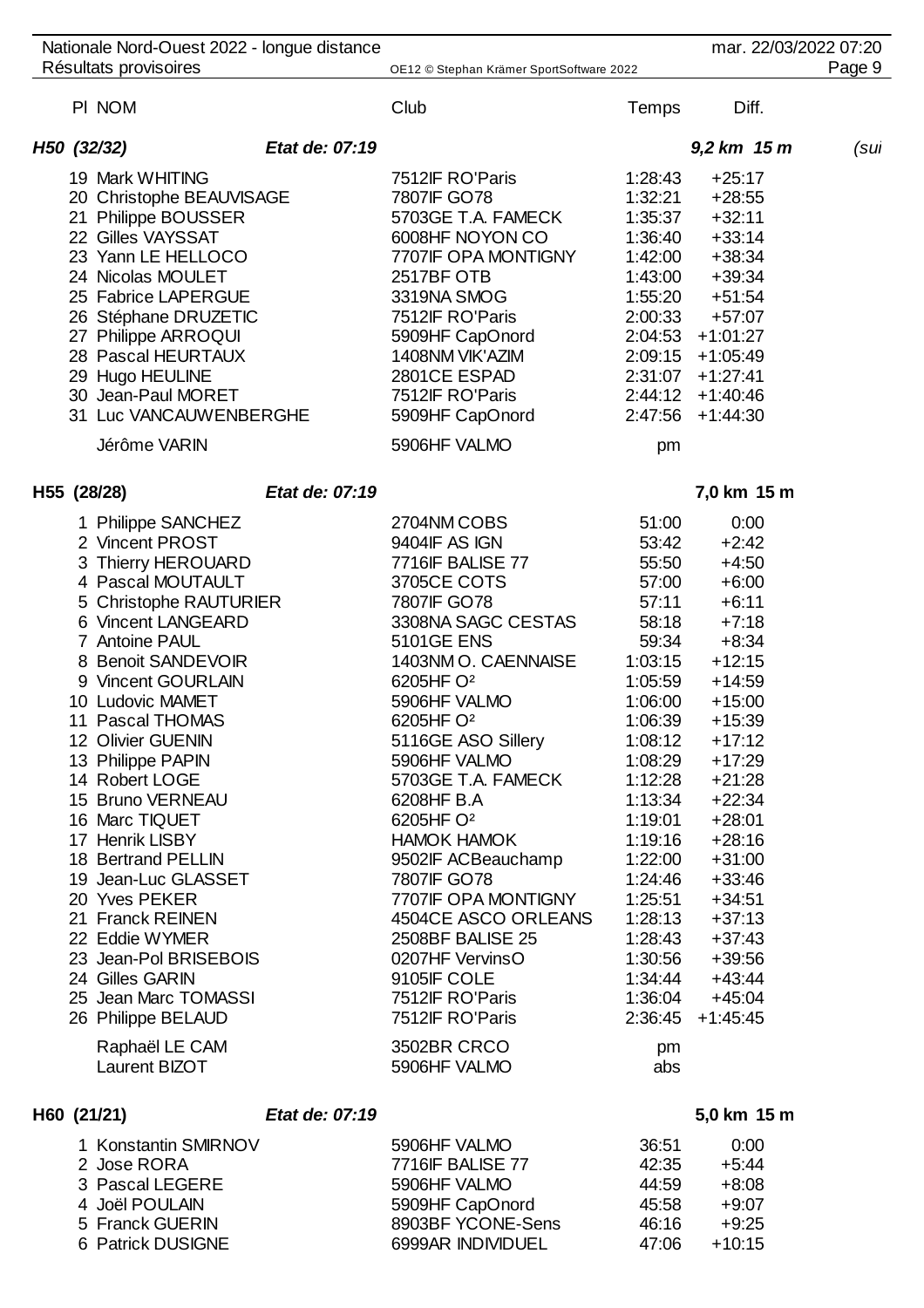|             | Nationale Nord-Ouest 2022 - longue distance                                                                                                                                                                                                                                                                                                             |                |                                                                                                                                                                                                                                                                                                                                           |                                                                                                                                           |                                                                                                                                                                                             | mar. 22/03/2022 07:20 |
|-------------|---------------------------------------------------------------------------------------------------------------------------------------------------------------------------------------------------------------------------------------------------------------------------------------------------------------------------------------------------------|----------------|-------------------------------------------------------------------------------------------------------------------------------------------------------------------------------------------------------------------------------------------------------------------------------------------------------------------------------------------|-------------------------------------------------------------------------------------------------------------------------------------------|---------------------------------------------------------------------------------------------------------------------------------------------------------------------------------------------|-----------------------|
|             | Résultats provisoires                                                                                                                                                                                                                                                                                                                                   |                | OE12 © Stephan Krämer SportSoftware 2022                                                                                                                                                                                                                                                                                                  |                                                                                                                                           |                                                                                                                                                                                             | Page 10               |
| PI NOM      |                                                                                                                                                                                                                                                                                                                                                         |                | Club                                                                                                                                                                                                                                                                                                                                      | Temps                                                                                                                                     | Diff.                                                                                                                                                                                       |                       |
| H60 (21/21) |                                                                                                                                                                                                                                                                                                                                                         | Etat de: 07:19 |                                                                                                                                                                                                                                                                                                                                           |                                                                                                                                           | 5,0 km 15 m                                                                                                                                                                                 | (sul                  |
|             | 7 Philippe CASTIER<br>8 Jean-François MORLON<br>9 Michel DICKBURT<br>10 Claude COUSIN<br>11 Dominique SERGEANT<br>12 Philippe ADOLPHE<br>13 Frederic FISCHER<br>14 Pascal BOUCHERIE<br>15 Jean Raymond PASCUAL<br>16 Daniel COFFE<br>17 Marc VANDEMEULEBROEK<br>Etienne BENEDETTI<br><b>Wilfrid SYLVESTRE</b><br>Marc BLANQUART                         |                | 6208HF B.A<br>2108BF Talant SO<br>5906HF VALMO<br>5116GE ASO Sillery<br>9404IF AS IGN<br>7716IF BALISE 77<br>7512IF RO'Paris<br>7716IF BALISE 77<br>6008HF NOYON CO<br>9502IF ACBeauchamp<br><b>ASUB ASUB</b><br><b>5101GE ENS</b><br>4504CE ASCO ORLEANS<br>7807IF GO78                                                                  | 47:40<br>47:50<br>49:51<br>52:37<br>56:03<br>58:46<br>59:57<br>1:04:09<br>1:05:17<br>1:06:58<br>2:20:37<br>pm<br>abs<br>abs               | $+10:49$<br>$+10:59$<br>$+13:00$<br>$+15:46$<br>$+19:12$<br>$+21:55$<br>$+23:06$<br>$+27:18$<br>$+28:26$<br>$+30:07$<br>$+1:43:46$                                                          |                       |
|             | <b>Albert SEGUINOT</b>                                                                                                                                                                                                                                                                                                                                  |                | 0801GE OSCM                                                                                                                                                                                                                                                                                                                               | abs                                                                                                                                       |                                                                                                                                                                                             |                       |
| H65 (17/17) |                                                                                                                                                                                                                                                                                                                                                         | Etat de: 07:19 |                                                                                                                                                                                                                                                                                                                                           |                                                                                                                                           | 5,0 km 15 m                                                                                                                                                                                 |                       |
|             | 1 Pierre WILLEMS<br>2 Nick CAMPBELL<br>3 Jean-Marie FATH<br>4 Gilles DESLANDES<br>5 Daniel PAPILLON<br>6 Hélier WIBART<br>7 Maurice PROVOST<br>8 Marc AMMERICH<br>9 Patrick PREVOST<br>10 Michel PINAUD<br>11 Bruno VANDERMEULEN<br>12 Jacques HOFMANS<br>13 Yves BOEHM<br>14 Didier TORZ<br>15 Bruno ROBIN<br>Jean-Luc KORUS<br><b>Gilles BAGUEREY</b> |                | <b>ASUB ASUB</b><br>7807IF GO78<br>5402GE SCAPA NANCY<br>1403NM O. CAENNAISE<br>2109BF A.S.Quetigny<br>9502IF ACBeauchamp<br>7707IF OPA MONTIGNY<br>7512IF RO'Paris<br>7707IF OPA MONTIGNY<br>7512IF RO'Paris<br>2517BF OTB<br><b>ASUB ASUB</b><br>6806GE COBuhl.Florival<br>5906HF VALMO<br>3705CE COTS<br>1705NA CMO<br>6804GE COColmar | 42:23<br>47:44<br>48:25<br>49:13<br>50:00<br>50:02<br>51:56<br>1:00:34<br>1:02:52<br>1:05:25<br>1:08:19<br>1:18:25<br>1:28:59<br>pm<br>pm | 0:00<br>$+5:21$<br>$+6:02$<br>$+6:50$<br>$+7:37$<br>$+7:39$<br>$+9:33$<br>$+18:11$<br>$+20:29$<br>$+23:02$<br>$+25:56$<br>$+36:02$<br>$+46:36$<br>$1:54:10 + 1:11:47$<br>$1:58:34$ +1:16:11 |                       |
|             |                                                                                                                                                                                                                                                                                                                                                         |                |                                                                                                                                                                                                                                                                                                                                           |                                                                                                                                           |                                                                                                                                                                                             |                       |
| H70 (14/14) | 1 Hubert BASTIN<br>2 Patrick SAINT-UPERY<br>3 Patrick HAMON<br>4 Jacques LE ROUX<br>5 Bertrand PATURET<br>6 Daniel TESSIER<br>7 Michel SOL<br>8 Christian CRENN<br>9 Jean-Bernard ROSE<br>10 Gilbert MARTIN<br>11 Regis LECOYER<br>12 Gilles GAILLARD<br>13 Gérard CAU<br>Jean-Paul DARTHIAIL                                                           | Etat de: 07:19 | 2508BF BALISE 25<br>9502IF ACBeauchamp<br>7716IF BALISE 77<br>3502BR CRCO<br>6009HF COC<br>7709IF USMCO<br>7707IF OPA MONTIGNY<br>7808IF ASMB-CO<br>0801GE OSCM<br>7707IF OPA MONTIGNY<br>0207HF VervinsO<br>6099HF INDIVIDUEL<br>4504CE ASCO ORLEANS<br>3308NA SAGC CESTAS                                                               | 38:02<br>39:03<br>43:27<br>43:33<br>47:10<br>48:31<br>49:53<br>53:12<br>57:34<br>57:58<br>1:01:37<br>1:12:41<br>1:14:55<br>abs            | 3,1 km 15 m<br>0:00<br>$+1:01$<br>$+5:25$<br>$+5:31$<br>$+9:08$<br>$+10:29$<br>$+11:51$<br>$+15:10$<br>$+19:32$<br>$+19:56$<br>$+23:35$<br>$+34:39$<br>$+36:53$                             |                       |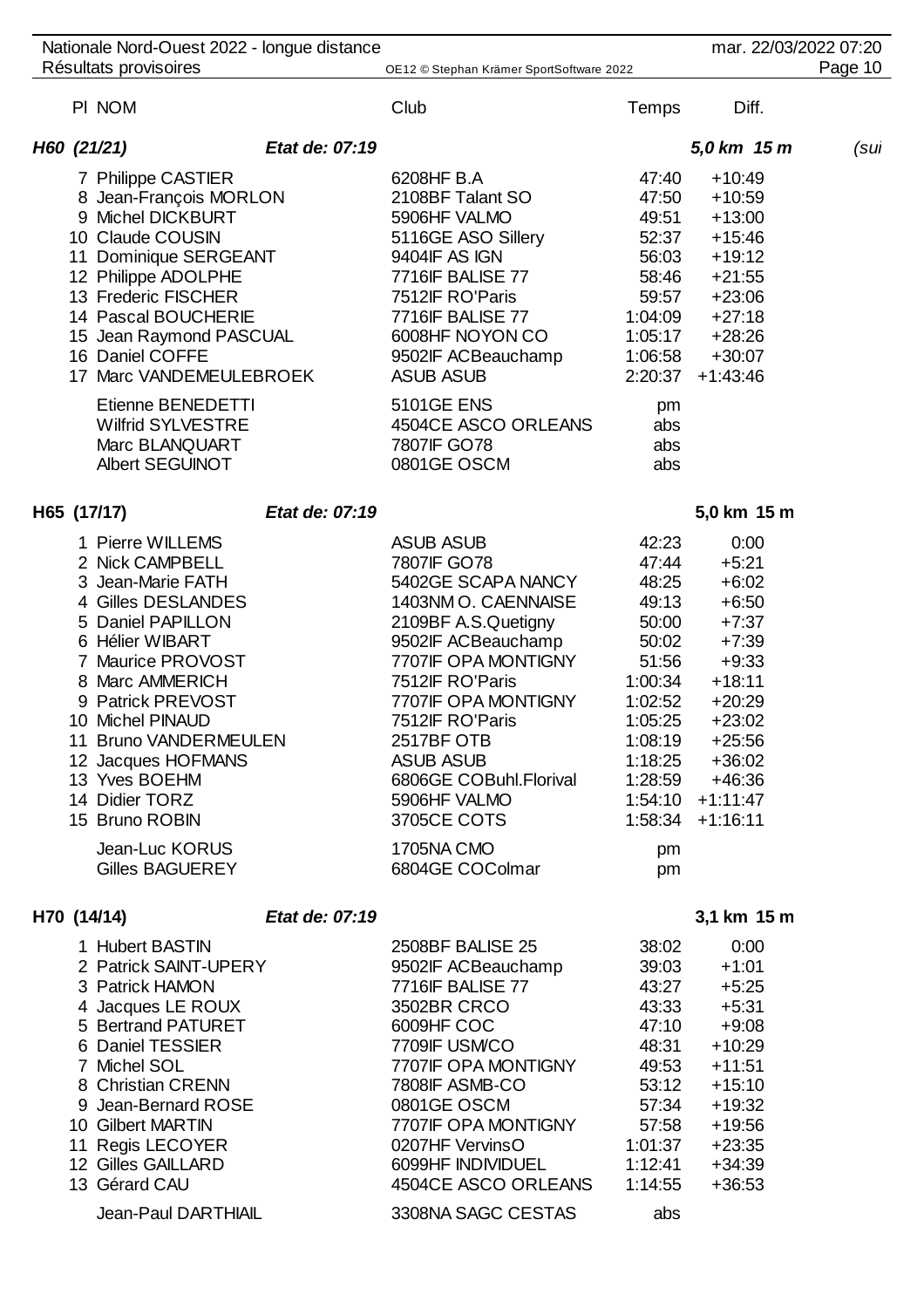| Nationale Nord-Ouest 2022 - longue distance<br>Résultats provisoires                                                                                                                                                                                                                |                | OE12 © Stephan Krämer SportSoftware 2022                                                                                                                                                                                                                 |                                                                                                                                             | mar. 22/03/2022 07:20                                                                                                                                | Page 11 |
|-------------------------------------------------------------------------------------------------------------------------------------------------------------------------------------------------------------------------------------------------------------------------------------|----------------|----------------------------------------------------------------------------------------------------------------------------------------------------------------------------------------------------------------------------------------------------------|---------------------------------------------------------------------------------------------------------------------------------------------|------------------------------------------------------------------------------------------------------------------------------------------------------|---------|
| PI NOM                                                                                                                                                                                                                                                                              |                | Club                                                                                                                                                                                                                                                     | Temps                                                                                                                                       | Diff.                                                                                                                                                |         |
| H75 (8/8)                                                                                                                                                                                                                                                                           | Etat de: 07:19 |                                                                                                                                                                                                                                                          |                                                                                                                                             | 3,1 km 15 m                                                                                                                                          |         |
| 1 Jacques CORDIER<br>2 Etienne BOUSSER<br>3 Bernard VANNIER<br>4 Jean-Paul HUMBERTCLAUDE<br>5 Henri QUEYROI<br>6 Jacques FLAMENT<br>7 Georges RENNOTTE<br>8 Roland DIEUDONNE                                                                                                        |                | 5716GE METZO<br>5716GE METZO<br>7709IF USM/CO<br>5909HF CapOnord<br>6604OC C.O.T.E. 66<br><b>ASUB ASUB</b><br>5703GE T.A. FAMECK<br>7808IF ASMB-CO                                                                                                       | 29:10<br>30:18<br>37:21<br>42:48<br>47:17<br>50:15<br>55:03<br>1:19:10                                                                      | 0:00<br>$+1:08$<br>$+8:11$<br>$+13:38$<br>$+18:07$<br>$+21:05$<br>$+25:53$<br>$+50:00$                                                               |         |
| H80 (1/1)                                                                                                                                                                                                                                                                           | Etat de: 07:19 |                                                                                                                                                                                                                                                          |                                                                                                                                             | 3,1 km 15 m                                                                                                                                          |         |
| 1 Gerald GAWSEWITCH                                                                                                                                                                                                                                                                 |                | 7808IF ASMB-CO                                                                                                                                                                                                                                           | 1:38:21                                                                                                                                     | 0:00                                                                                                                                                 |         |
| Jalonné (8/8)                                                                                                                                                                                                                                                                       | Etat de: 07:19 |                                                                                                                                                                                                                                                          |                                                                                                                                             | 3,0 km                                                                                                                                               |         |
| 1 Gabin RIEZ<br>2 Pauline BERTOUT<br>3 Estelle CHATTLAIN<br>4 Anna BAILLET<br>5 Arthur FARDEL<br>6 Ludovic LINY<br>7 Marius BESSON VANDROMME<br>Louis PENNETEAU                                                                                                                     |                | 5907HF T.A.D.<br>5906HF VALMO<br>2508BF BALISE 25<br>6008HF NOYON CO<br>5907HF T.A.D.<br>10041PO Non licencié<br>4504CE ASCO ORLEANS<br>6008HF NOYON CO                                                                                                  | 17:55<br>20:25<br>22:37<br>26:19<br>29:19<br>45:09<br>1:17:48<br>abs                                                                        | 0:00<br>$+2:30$<br>$+4:42$<br>$+8:24$<br>$+11:24$<br>$+27:14$<br>$+59:53$                                                                            |         |
| Jaune (21/22)                                                                                                                                                                                                                                                                       | Etat de: 07:19 |                                                                                                                                                                                                                                                          |                                                                                                                                             | 4,8 km                                                                                                                                               |         |
| 1 Lexane NOISETTE<br>2 Amandine GATINEAU<br>3 Anais LOURDEL<br>4 Sébastien HRICKO<br>4 Stephanie SANCHEZ<br>6 Frédéric BOUSSEMART<br>7 Claire SANDEVOIR<br>8 Marie GEERAERT<br>9 Martine CAU<br>10 Laurence DA NAZARE<br>11 Damien DUBOIS<br>12 Carine REINEN<br>13 Tania CHARLOTTE |                | 10041PO Non licencié<br>2801CE ESPAD<br>10041PO Non licencié<br>6008HF NOYON CO<br>6008HF NOYON CO<br>5906HF VALMO<br><b>ASUB ASUB</b><br>5909HF CapOnord<br>4504CE ASCO ORLEANS<br>5906HF VALMO<br>5906HF VALMO<br>4504CE ASCO ORLEANS<br>9404IF AS IGN | 1:10:38<br>1:21:44<br>1:22:20<br>1:26:02<br>1:26:02<br>1:31:40<br>1:32:33<br>1:37:34<br>1:39:01<br>1:41:43<br>1:41:58<br>1:52:03<br>1:58:56 | 0:00<br>$+11:06$<br>$+11:42$<br>$+15:24$<br>$+15:24$<br>$+21:02$<br>$+21:55$<br>$+26:56$<br>$+28:23$<br>$+31:05$<br>$+31:20$<br>$+41:25$<br>$+48:18$ |         |
| <b>Famille DUBOIS</b><br>Quentin SZAMBELAN<br>Nicolas PLACE<br>Malia ESPOSITO<br>Emma JOLLY-JANSSON<br>Eva NAVAUX<br><b>Axel HAUTREUX</b><br>David JACQMART                                                                                                                         |                | 10041PO Non licencié<br>10041PO Non licencié<br>10041PO Non licencié<br>6008HF NOYON CO<br>7807IF GO78<br>10041PO Non licencié<br>6008HF NOYON CO<br>10041PO Non licencié                                                                                | pm<br>pm<br>pm<br>pm<br>pm<br>pm<br>pm<br>Abandon                                                                                           |                                                                                                                                                      |         |
| Vert (6/6)                                                                                                                                                                                                                                                                          | Etat de: 07:19 |                                                                                                                                                                                                                                                          |                                                                                                                                             | 2,2 km                                                                                                                                               |         |

## Charles CAT 5907HF T.A.D. 19:46 0:00 Maryline GALLIEZ 10041PO Non licencié 35:48 +16:02 10041PO Non licencié 44:2

| 16 | 0:00   |
|----|--------|
| 18 | +16:02 |
| 27 | +24:41 |